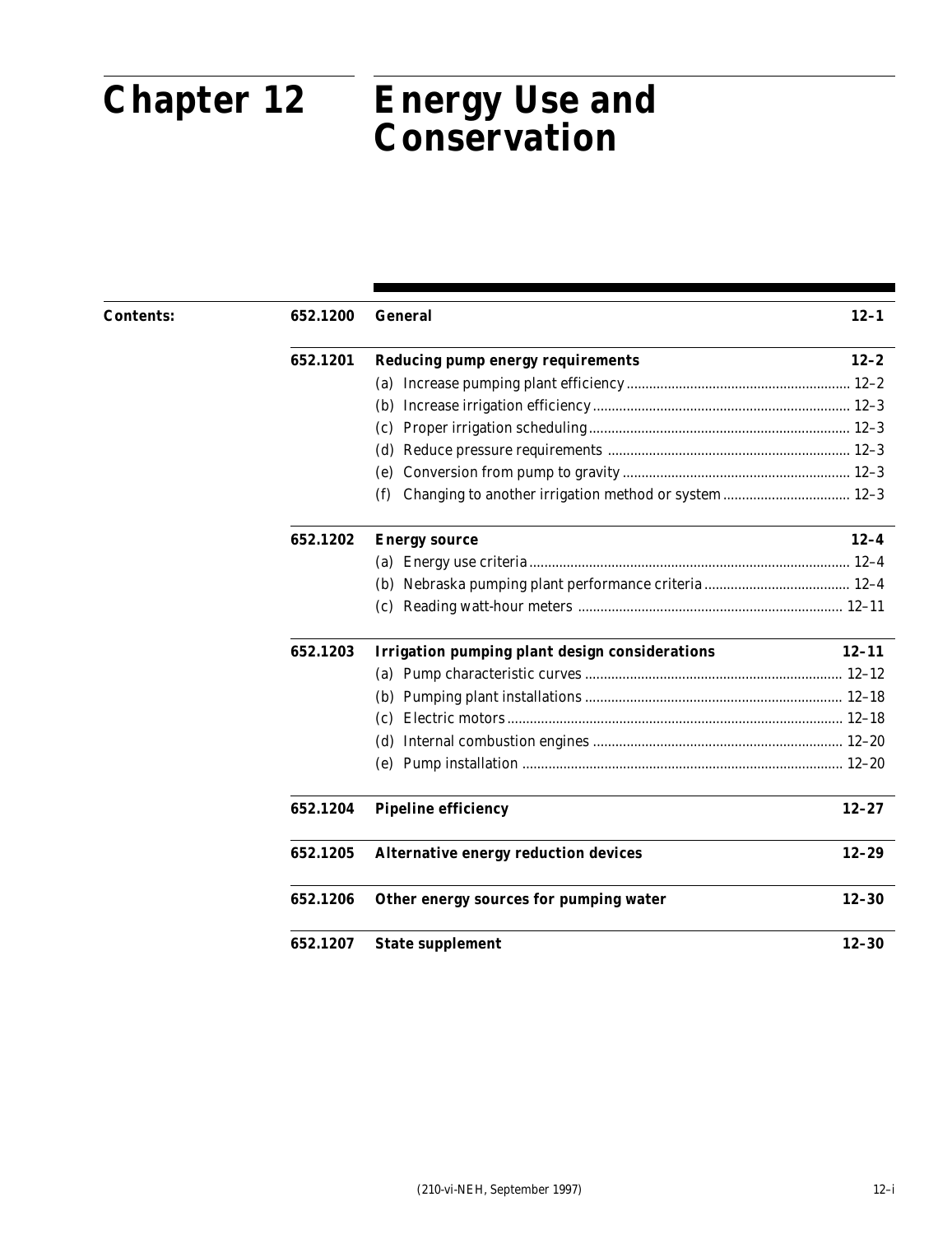Part 652 Irrigation Guide

| Tables | <b>Table 12-1</b> | Sprinkler irrigation system vs. surface irrigation   | $12 - 1$  |
|--------|-------------------|------------------------------------------------------|-----------|
|        |                   | system water use and losses                          |           |
|        | <b>Table 12-2</b> | Nebraska pumping plant performance criteria          | $12 - 5$  |
|        | <b>Table 12-3</b> | Nebraska performance criteria vs. overall efficiency | $12 - 5$  |
|        | Table 12-4        | Comparative fuel use                                 | $12 - 6$  |
|        | <b>Table 12-5</b> | Comparison of energy sources                         | $12 - 6$  |
|        | <b>Table 12-6</b> | Practical static suction lift                        | $12 - 14$ |
|        | <b>Table 12-7</b> | Electrical current phase required for standard       | $12 - 18$ |
|        |                   | electric motor sizes                                 |           |
|        | <b>Table 12-8</b> | Nominal efficiencies for standard and high           | $12 - 19$ |
|        |                   | efficiency electric motors                           |           |
|        | <b>Table 12-9</b> | Pipe friction loss comparison table for welded       | $12 - 28$ |
|        |                   | steel, aluminum, and plastic pipe                    |           |

| Figures | Figure 12-1 | Energy requirements for an efficient irrigation<br>pumping plant                 | $12 - 7$  |
|---------|-------------|----------------------------------------------------------------------------------|-----------|
|         | Figure 12-2 | Electric power costs to pump an acre-foot of water<br>against a head of 1 foot   | $12 - 8$  |
|         | Figure 12-3 | Horsepower saved converted to dollars saved<br>in a year using electrical energy | $12 - 9$  |
|         | Figure 12-4 | Horsepower saved converted to dollars saved<br>in a year using diesel fuel       | $12 - 10$ |
|         | Figure 12–5 | Single speed centrifugal pump                                                    | $12 - 13$ |
|         | Figure 12-6 | Multispeed centrifugal pump                                                      | $12 - 15$ |
|         | Figure 12-7 | Vertical turbine pump                                                            | $12 - 16$ |
|         | Figure 12-8 | Vertical mixed flow pumps                                                        | $12 - 17$ |
|         | Figure 12-9 | Installation considerations for centrifugal pumps                                | $12 - 21$ |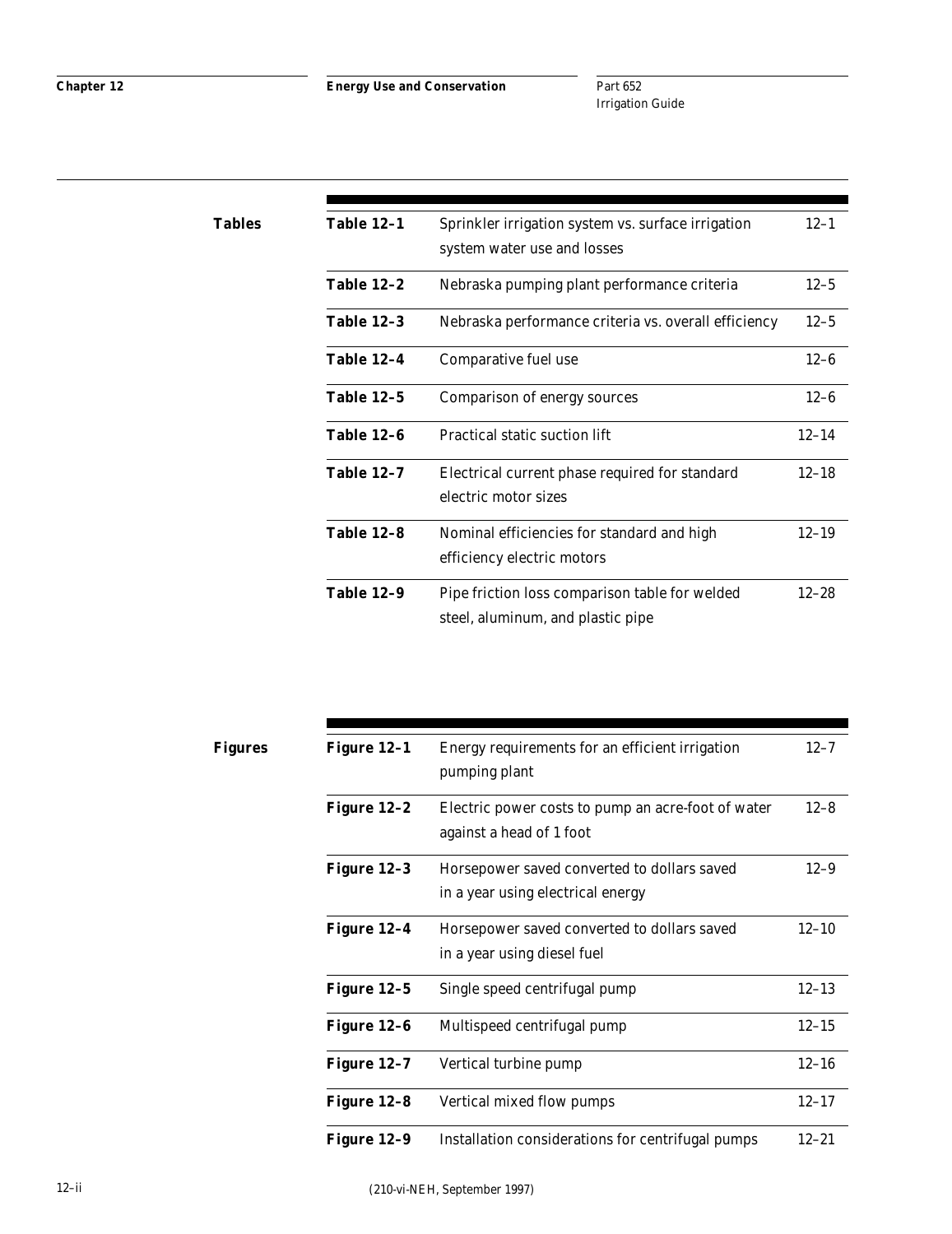Part 652 Irrigation Guide

| <b>Figure 12-10</b> | Priming arrangements for centrifugal pumps                                                        | $12 - 24$ |
|---------------------|---------------------------------------------------------------------------------------------------|-----------|
| <b>Figure 12-11</b> | Sump dimensions versus flow for vertical propeller<br>pump installation                           | $12 - 26$ |
| <b>Figure 12-12</b> | Nomenclature for sump dimensions and pump<br>arrangement for vertical propeller pump installation | $12 - 27$ |
| Figure $12-13$      | Ratio of pump characteristics to pump rpm                                                         | $12 - 29$ |

**Example 12-1** Change of performance rules 12-25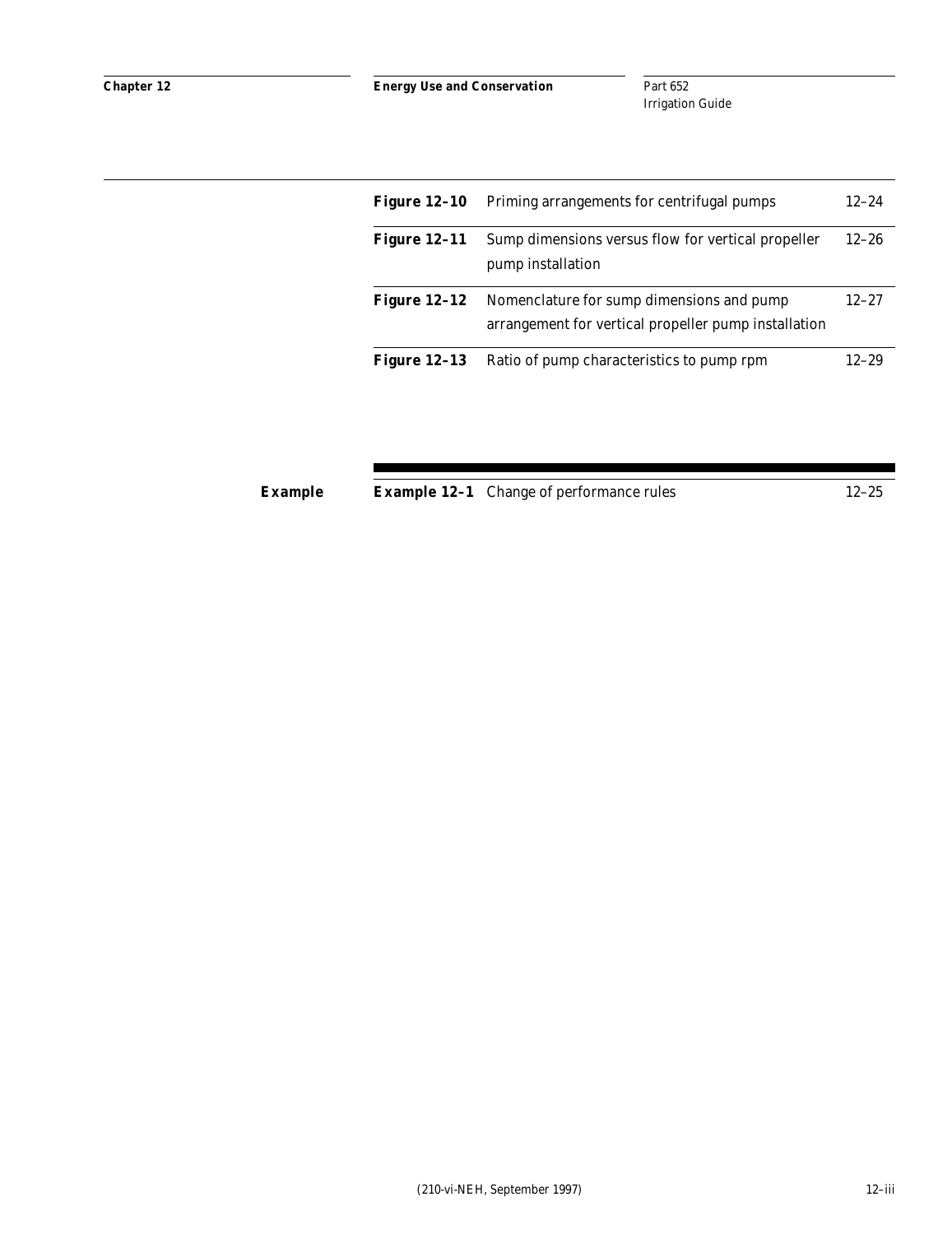# **652.1200 General**

Energy cost for operating an irrigation pumping plant is a major concern to most irrigation decisionmakers. Many are taking a close look at their pumping installations to find ways to reduce operating costs. Some irrigators consider converting from medium to high pressure sprinkler back to surface irrigation systems to reduce or eliminate energy costs. Generally, this leads to a considerable reduction in water application uniformity with increased runoff, deep percolation, or both. Typically more water must be applied with graded surface irrigation systems than for sprinkler irrigation systems, and where the water is pumped from wells, an energy reduction by converting may not be realized.

To maintain an efficient operating pumping plant, modifications to the pump are generally necessary to reduce pressure head and increase flow. Many irrigators who use center pivot or linear move sprinkles are converting to low pressure application devices on their systems to reduce energy costs. Flow being pumped to the system remains the same, but pressure head is reduced. This may also require a modification to the pump. Reducing pressure by installing a valve between the pump and sprinkler heads does not reduce energy.

Because energy is an immediate cost, the irrigator is often more interested in reducing readily apparent energy costs than solving other important problems, such as poor water management for the full irrigation season or high seepage losses in the on-farm distribution system. Table 12–1 demonstrates typical seasonal water use and losses of sprinkler irrigation systems versus surface irrigation systems.

Properly designed and operated surface irrigation systems can provide good irrigation efficiencies. For example, adequately designed, operated, and wellmanaged level basin irrigation systems can have irrigation efficiencies of 85 to 90 percent. To maintain a high total farm water use efficiency using level basins, laser controlled field leveling, lined head ditches with good water control structures, adequate flow rate, and proper water and system management should be available and used. Propperly designed, operated, and properly managed Low Energy Precision Application (LEPA) systems, can reach irrigation efficiencies of 90 to 95 percent. To obtain this efficiency with LEPA systems, adequate water management and cultural practices should be used to provide complete water infiltration where the system is used; i.e., no water translocation.

Although energy conservation is not a specific NRCS objective, it is a national objective assigned to other water conservation activities that are NRCS objectives. Finding ways to reduce energy consumption in conjunction with soil and water conservation measures can be a major selling point when recommending conservation measures.

Many irrigation pumping installations were designed and installed when energy costs were lower. Typically, the original installation was not as efficient as those installed today. Some installations were poorly designed or improperly installed in the first place. Many pumping plants have not been maintained properly and have significantly lower efficiencies than when originally installed. Length of irrigation sets, and thus pumping times, is frequently governed more by the irrigators schedule than by the needs of the crop. This leads to many pumping plant installations being much less efficient because of management than they could be.

#### Table 12-1 Sprinkler irrigation system vs. surface irrigation system water use and losses

|                                         | Moderate<br>pressure<br>sprinkler irrig. | <b>Surface</b><br>irrigation<br>system |
|-----------------------------------------|------------------------------------------|----------------------------------------|
|                                         | system<br>$(ac-in/ac)$                   | $(ac-in/ac)$                           |
| Crop water requirement                  | 20                                       | 20                                     |
| Misc. spray losses $@15%$               | 4                                        |                                        |
| Ditch seepage losses $@15\%$            | 0                                        | 5.9                                    |
| Surface system- DP & RO losses<br>@ 40% |                                          | 13.4                                   |
| Sprinkler system- DP losses @ 10%       | 2.7                                      | O                                      |
| Total                                   | 26.7                                     | 39.3                                   |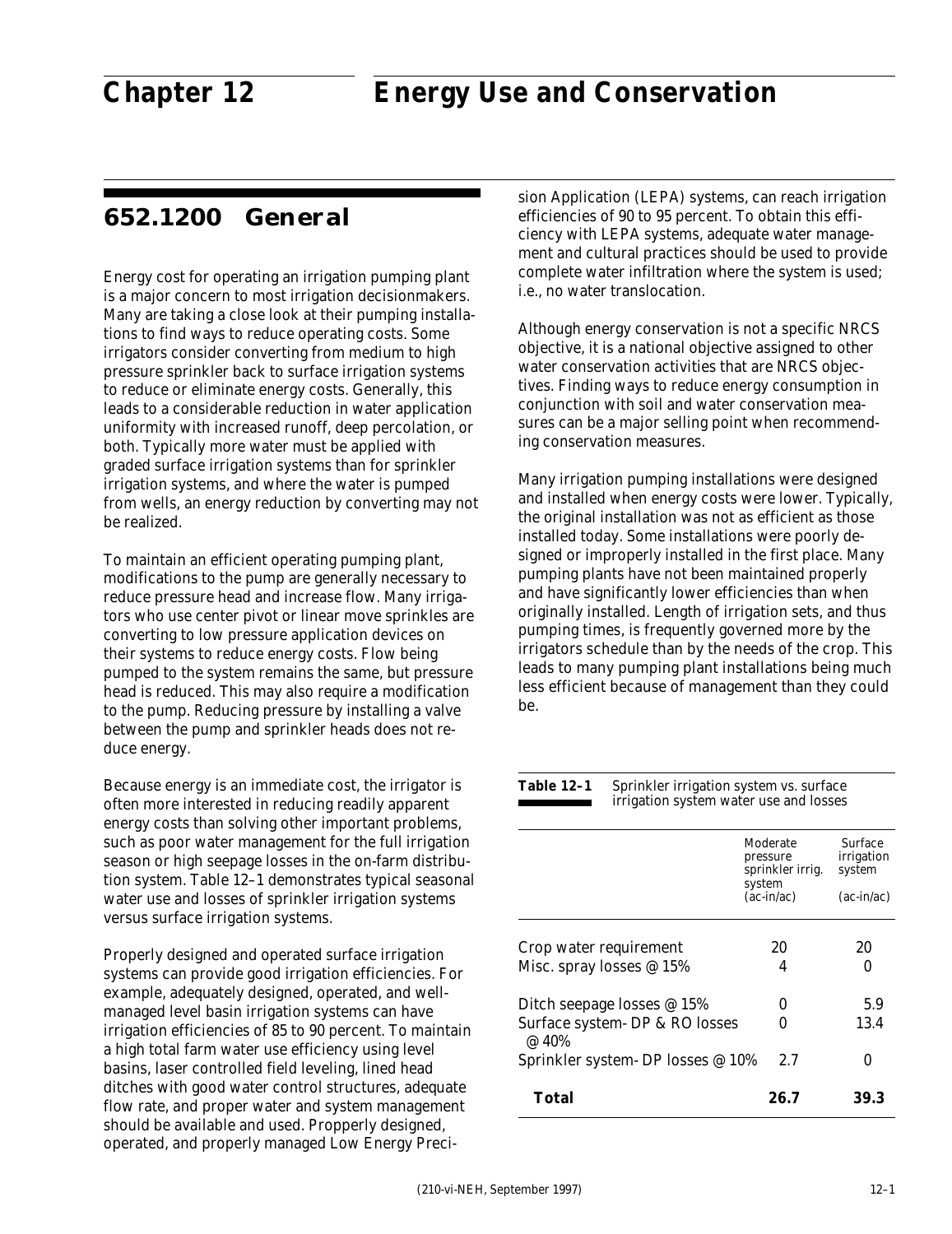Finding the most economical solution to these problems requires a multidisciplinary team approach. The irrigation decisionmaker is the most important member of the team. Pump and equipment dealers and manufacturers should be involved. Electric power companies and public utility districts are interested in electrical energy conservation. Electrical power conserved is new power not generated. The Extension Service has an energy conservation objective. Their team members have considerable specialized information and expertise that should be used to the fullest. NRCS needs to work closely with other members of the team using the planning process to provide good energy conservation alternatives.

Several manufacturers are named in the information in this chapter. NRCS endorsement is not implied. Names are used for illustration only.

# **652.1201 Reducing pump energy requirements**

The major considerations for ways to reduce pumping energy are:

- Increase pumping plant efficiency
- Increase irrigation efficiency
- Proper irrigation scheduling (amount and timing)
- Reduce pressure (energy) requirements
- Conversion from pump to gravity
- Changing to another irrigation method or system

## **(a) Increase pumping plant efficiency**

Pumping plant efficiency is the ratio of the amount of work done (output) by a pumping plant (pump and power unit) to the amount of energy required to do the work (input). A procedure to check pumping plants is included in Chapter 15, Planning and Evaluation Tools.

Pumps and many engines and motors are designed to operate under a narrow range of conditions. They should be operated within this range for best efficiency. Pumps and power units are subject to wear, so close attention to maintenance is required to sustain desirable pumping efficiency.

High efficient electric motors are designed to operate under a wide range of conditions (half to full load) with less than 1 percent spread in nominal efficiency. Typical nominal efficiency range is 94.5 to 95.0 percent under half to full load of a 3,600 rpm, 50 hp, high efficient electric motor. (See table 12–8.) Most manufactures are more than willing to provide performance information on their engines and motors.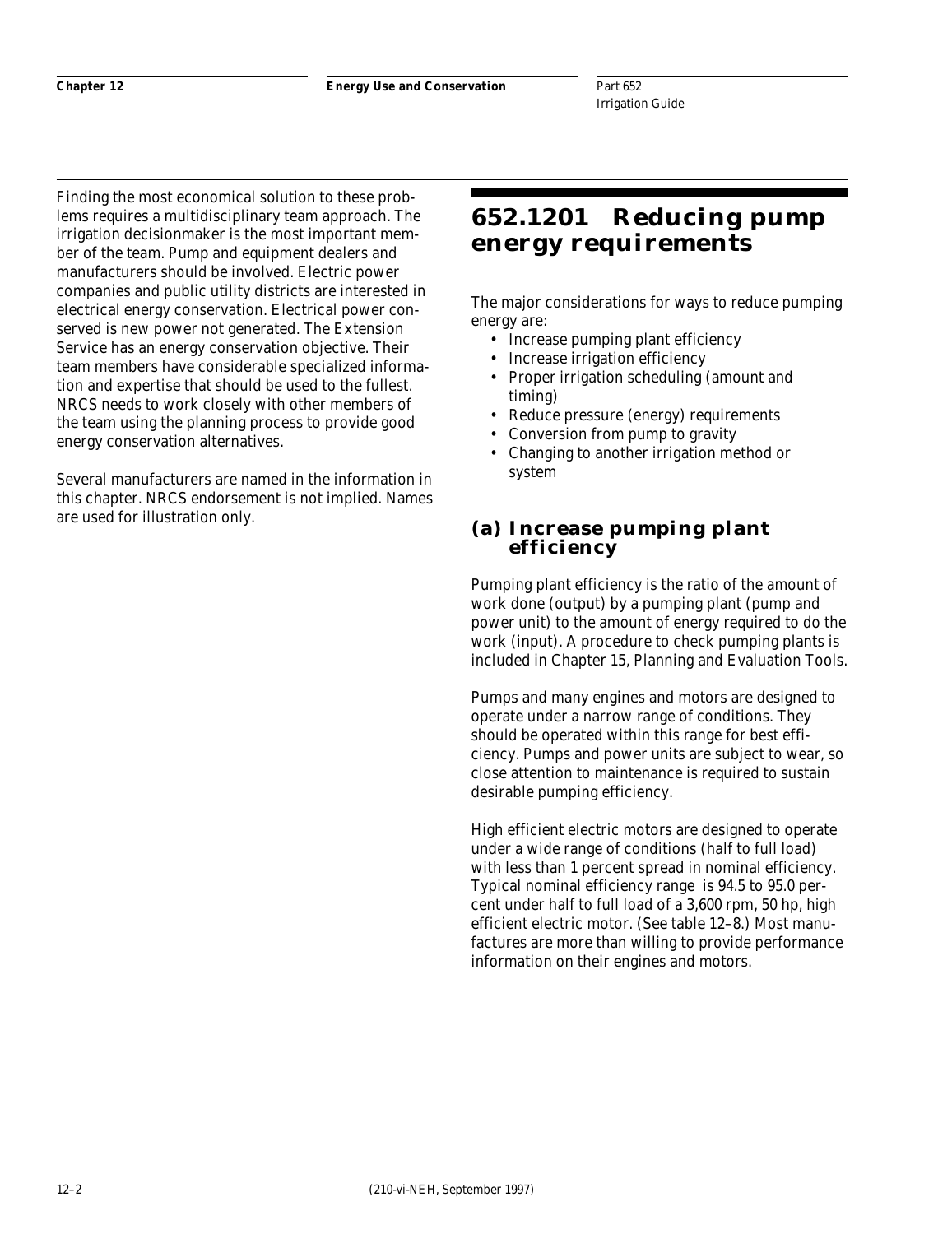# **(b) Increase irrigation efficiency**

Irrigation efficiency can be increased in several ways. A well designed and managed irrigation system, should meet crop water design requirements, typically full crop ET across most of the field with minimum deep percolation and runoff. Distribution across the field should be uniform. Conveyance losses can be minimized by installing a ditch lining or pipelines. Leaks of any kind should be promptly repaired. The delivery system should be properly maintained to operate according to original design. The water user should strive for application efficiencies in excess of 80 percent with all irrigation methods. Chapters 5, 9, and 15 provide details on irrigation system evaluations.

# **(c) Proper irrigation scheduling (amount and timing)**

Proper irrigation scheduling is applying water at the right time and in the amount to meet water needs. Needs can be for crop water needs or other uses, such as improved crop quality, crop heating or cooling, salinity management, or chemigation. Where the water supply is not limited, the greatest waste of water (and energy) is usually over irrigation. Excess water application reduces plant yield or biomass, limits the ability of soil to grow crops, wastes nutrients, and increases the potential for surface or ground water pollution.

In some areas, irrigation water managers are using up to 5 times as much water as locally published crop ET amounts indicate is adequate. Even a simple program of irrigation scheduling can greatly reduce this excessive use. Chapter 9, Irrigation Water Management, provides details on irrigation scheduling methods.

# **(d) Reduce pressure (energy) requirements**

Low pressure sprinkler or spray heads are being used on most new center pivot installations. This saves energy. Some older systems are being retro-fitted to use low pressure heads. Conversion should be done with careful design to maintain overall efficiency. In many cases the pump must be modified or replaced to assure optimum energy use; i.e., trim the impellers to reduce pressure head. If the water source is a deep well, reducing pressure at the sprinkler nozzle may

reduce total energy requirements very little. Too often pressure (and perhaps irrigation equipment) is changed without an associated change in management. This results in an even lower irrigation application efficiency. For example, installing LEPA sprinkler nozzles without making appropriate changes in soil, water, and plant management often reduces application uniformity. Energy requirements typically stay the same if a valve is used to reduce operating pressures on the sprinkler system. The pressure upstream of the valve is the same as before; therefore, total pressure head is the same.

Modifying pipe size, changing from high friction loss pipe to low friction loss pipe, changing field configuration, and using valves and fittings that reduce friction loss can reduce total pressure head requirements. This cost can be weighed against the savings in energy, recognizing that energy costs will most likely increase in future years.

# **(e) Conversion from pump to gravity**

Many opportunities occur to wholly, or in part, convert from pump to gravity supplied pressure for sprinkler systems. Ditches generally must be replaced with pipelines; therefore, this is costly. However, long-term savings with energy used for pumping can be substantial. Each foot of elevation provides 0.433 pounds per square inch of pressure (or  $1 \text{ lb/in}^2 = 2.31 \text{ ft of head}$ ). In computing available head, pipeline friction loss must be subtracted from the elevation head. An additional benefit may be from the reduction of ditch seepage losses, improved water control, reduced labor, etc.

# **(f) Changing to another irrigation method or system**

Changing the present irrigation method or system to another method or system can increase energy efficiency. An example is changing from a handmove sprinkler system to an automated furrow or border system. With proper site conditions, design, and management, surface systems can equal or exceed sprinkler system efficiencies. Detailed design and economic analysis generally are required to compare irrigation methods and systems.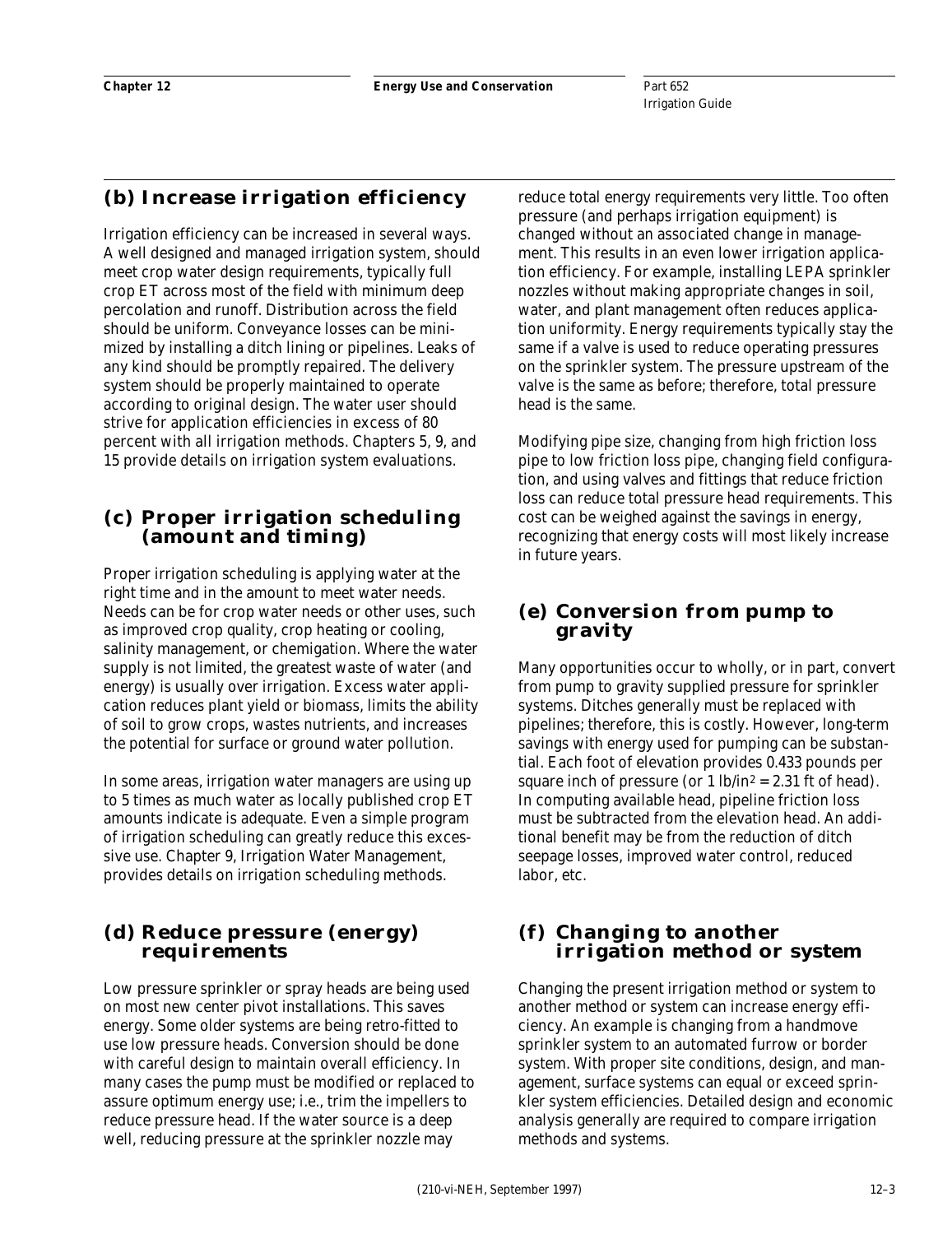# **652.1202 Energy source**

Most pumping plants use electric motors, diesel engines, or natural gas engines as power sources. Occasionally liquid propane or gasoline engines are used. Most of the following information deals with electric and diesel powered units. If adequate electric power sources are located at or within a reasonable distance from the water source, electric power generally is the least costly form of energy. However, in rural areas where electrical power is generated from local coal fired, fuel oil or natural gas generators, natural gas engines are typically less costly to operate. In Southern States, natural gas is readily available in most rural areas.

Electric phase converters are available that allow three-phase motors over 10 horsepower to operate on single-phase power supply. However, they are costly to install and require some power to operate. The company furnishing electric power should be consulted before installation. Annual hours of use; i.e., irrigating only part season or when supplementing precipitation, need to be considered.

# **(a) Energy use criteria**

Performance standards for an irrigation pumping plant can be expressed as performance standards or water horsepower-hours (wHp-hr) per unit of energy. These standards can be used to compare the cost of energy, as used in an efficient irrigation pumping plant, by different energy sources. Dollars per wHp-hr can also be used. With both, the energy cost for pumping an equal amount of water can be compared for various energy sources. For instance between a natural gas and an electric powered pump, if electric power is available.

Other nonenergy performance units include acre inches of water per unit of crop produced (water use efficiency), i.e., ac-in/ton of hay. Pumping cost per unit of crop produced, i.e., \$/bale of cotton, and cost per water horsepower, i.e., \$/wHp-hr, can also be used.

# **(b) Nebraska pumping plant performance criteria**

Personnel at the University of Nebraska developed a set of performance standards for pumping plants (table 12–2). Comparison to the Nebraska criteria indicates how well the pumping plant is performing and can determine if excess energy is being used. Depending on the amount of energy used, a decision can be made regarding adjustments, repairs or replacement.

Nebraska pumping plant performance criteria represents the performance level that can be expected from a properly designed and maintained pumping system. It is a compromise between the most efficient pumping plant possible and the average pumping plant. Therefore, some pumping plants will exceed the criteria.

Nebraska criteria are expressed as the water horsepower (wHp) produced from a unit of fuel for 1 hour and can be represented in the units wHp–hr/unit of fuel. The performance of any pumping plant is represented by the same units. Performance is calculated by dividing the water horsepower produced by the fuel consumption of the pumping plant.

Water horsepower is a function of water volume output, pressure, lift or suction and pipe friction losses. It is the true work being accomplished by the pump. (More detail on horsepower calculations is contained in NEH, Part 623 (Section 15), Chapter 8, Irrigation Pumping Plants. Water horsepower, which does not include pumping plant efficiency, can be calculated by:

$$
whp = \frac{(\text{flow, in gpm}) \times (\text{TDS, in ft})}{3,960}
$$

where:

TDH (total dynamic head, in  $ft$ ) = (lift, in  $ft$ ) + (pipe friction loss, in ft) + (pressure head, in ft) + (velocity head, in ft)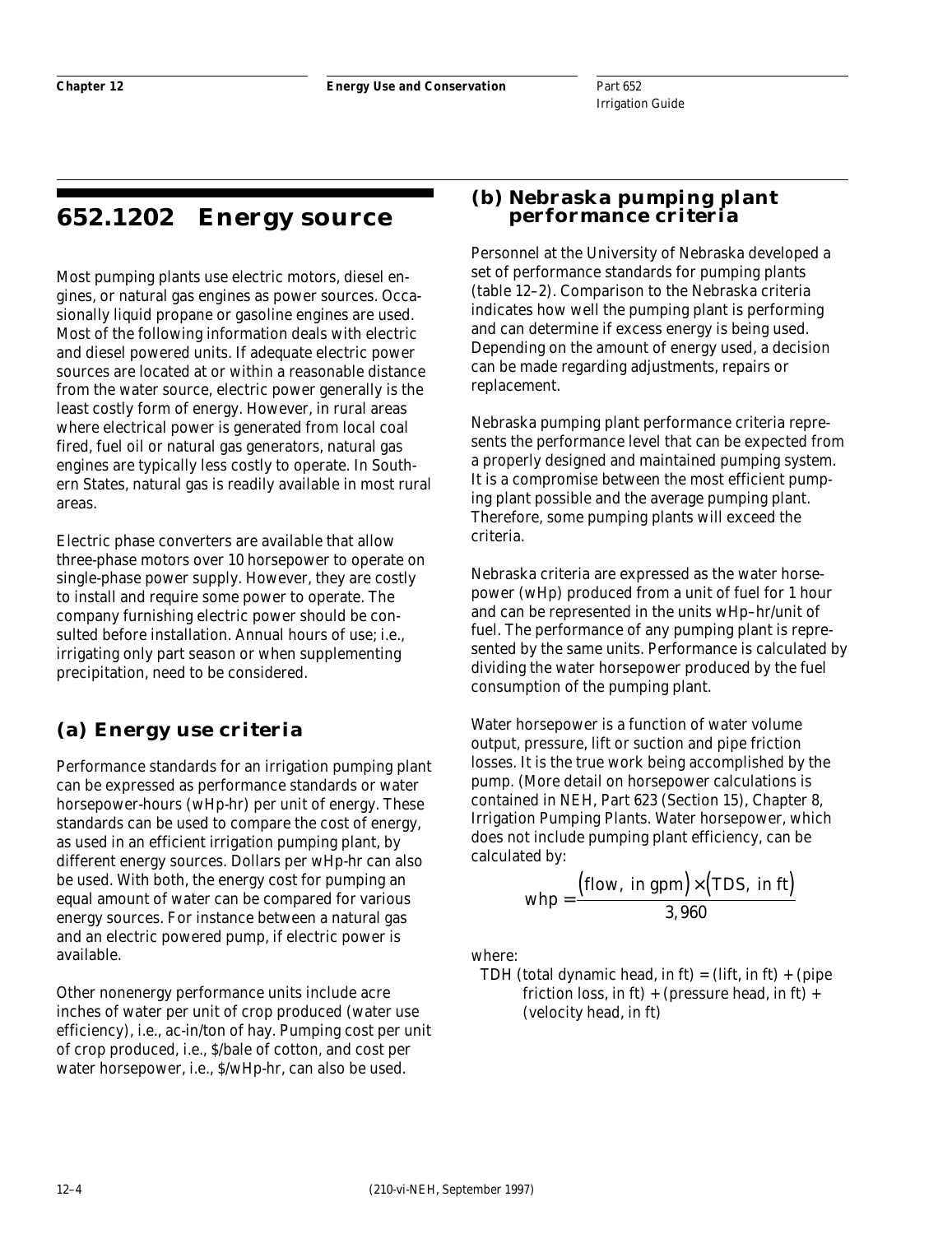*Note:* Pipe friction loss includes column or lift pipe losses in addition to friction losses from pipe and fittings downstream from well head.

pressure head,  $({\rm ft}) = ({\rm lb}/ {\rm in}^2) \times (2.31 {\rm ft} / {\rm lb}/ {\rm in}^2)$ pressure head, in  $ft = (231) \times (Pressure, in psi)$ velocity head,  $\left(\text{ft}\right) = \frac{\text{V}^2}{2 \text{g}}$ 2

2

where:

 $V =$  velocity of flow in pipeline, ft/s  $g = acceleration of gravity at 32.2 ft/s/s$  $gpm = total$  pumping quantity, in gal/min 3,960 = units conversion, where gpm units are used

By comparing the pumping plant's performance to the criteria, a percentage rating results. This is accomplished by dividing the performance of the pumping plant by the performance criteria. For example, a diesel producing 75 wHp and burning 6 gallons per hour would have a performance of 12.5 wHp–h/gal (75 wHp/6 gal/hr).

| Table 12–2 |  | Nebraska pumping plant performance criteria |  |  |
|------------|--|---------------------------------------------|--|--|
|------------|--|---------------------------------------------|--|--|

| <b>Energy</b><br>source                                                          | bhp-h $1/$<br>per unit<br>of energy                                 | wHp-h $2/$<br>per unit<br>of energy $3/$ | Energy<br>units                                                 |
|----------------------------------------------------------------------------------|---------------------------------------------------------------------|------------------------------------------|-----------------------------------------------------------------|
| <b>Diesel</b><br>Gasoline<br><b>Liquid Propane</b><br>Natural gas<br>Electricity | 16.66<br>11.54<br>$9.20 \frac{4}{1}$<br>82.25<br>$1.18 \frac{6}{1}$ | 12.5<br>8.66<br>6.89<br>61.7<br>0.885 27 | gallon<br>gallon<br>gallon<br>1,000 cubic feet<br>kilowatt-hour |

1/ bhp–h (brake horsepower-hours) is the work being accomplished by the power unit (engine or motor) with only drive losses considered.

2/ wHp–h (water horsepower-hours) is the work being accomplished by the pumping plant, engine, or motor and pump.

3/ Based on 75 percent pump efficiency.

- 4/ Taken from Test D of Nebraska Tractor Test Reports. Drive losses are accounted for in the data. Assumes no cooling fan.
- 5/ Manufacturer's data corrected for 5 percent gear head drive loss with no cooling fan. Assumes natural gas energy content of 925 Btu per cubic foot. At 1,000 Btu per cubic foot, energy content uses 88.9 Hp-h per 1,000 cubic feet for natural gas. Btu per cubic feet can vary from season to season and from winter to summer.

Assumes 88 percent electric motor efficiency. 7/ Direct connection, assumes no drive loss.

Comparing this to the diesel criteria of 12.5 wHp-h/gal results in a rating of 100 percent:

$$
\frac{(12.5 \text{ whp} - \text{hr/gal from pumping plant})}{(12.5 \text{ whp} - \text{hr/gal from criteria})} = 1.0 \text{ or } 100\%
$$

This pumping plant has met the criteria. On the other hand if this plant had been consuming 8 gallons per hour of diesel, its performance would be 9.4 wHp–h/ gal (75 wHp/8 gal/hr) and its performance rating would be 75 percent, (9.4 wHp–h/gal) divided by (12.5 wHp– h/gal). In this case the pumping plant would be performing below the criteria, using unnecessary fuel (2 gal/hr).

#### **(1) Criteria versus overall efficiency**

The performance rating should not be confused with the pumping plant's overall efficiency. They are not the same. Overall efficiency is the ratio of the energy output of the pump (water horsepower) compared to the energy used; whereas, the performance rating is the ratio of the performance level of a pump compared to the standard performance criteria. The performance rating from the criteria does, however, relate to overall efficiency of the pump. For diesels, a pumping plant with a performance rating of 100 percent equates to an overall efficiency of 23 percent (table 12–3). The above diesel pumping plant had a performance rating of 75 percent, however, it is not 75 percent efficient. Rather, if one wishes to base the performance on overall efficiency, the pumping plant would be considered 17 percent efficient  $(0.75 \times 23\% = 17\%).$ 

| <b>Table 12-3</b><br>Nebraska performance criteria vs. overall<br>efficiency <sup>1/</sup> |                   |                                |                                |                              |
|--------------------------------------------------------------------------------------------|-------------------|--------------------------------|--------------------------------|------------------------------|
| <b>Energy</b><br>type                                                                      | Unit of<br>energy | wHp-h per<br>unit of<br>energy | Perform-<br>ance rating<br>(%) | Overall<br>efficiency<br>(%) |
| <b>Diesel</b>                                                                              | gal               | 12.5                           | 100                            | 23                           |
| Propane                                                                                    | gal               | 6.89                           | 100                            | 18                           |
| Natural Gas                                                                                | mcf               | 61.7                           | 100                            | 17                           |
| Electric                                                                                   | kWh               | 0.885                          | 100                            | 662/                         |
| Gasoline                                                                                   | gal               | 8.66                           | 100                            | 17                           |

1/ Efficiency given for electricity is *wire to water* efficiency, which is calculated at the pump site. Liquid or gas fuel is based on average Btu values.

2/ Overall efficiencies vary from 55 percent for 5 horsepower to 67 percent for 100 horsepower.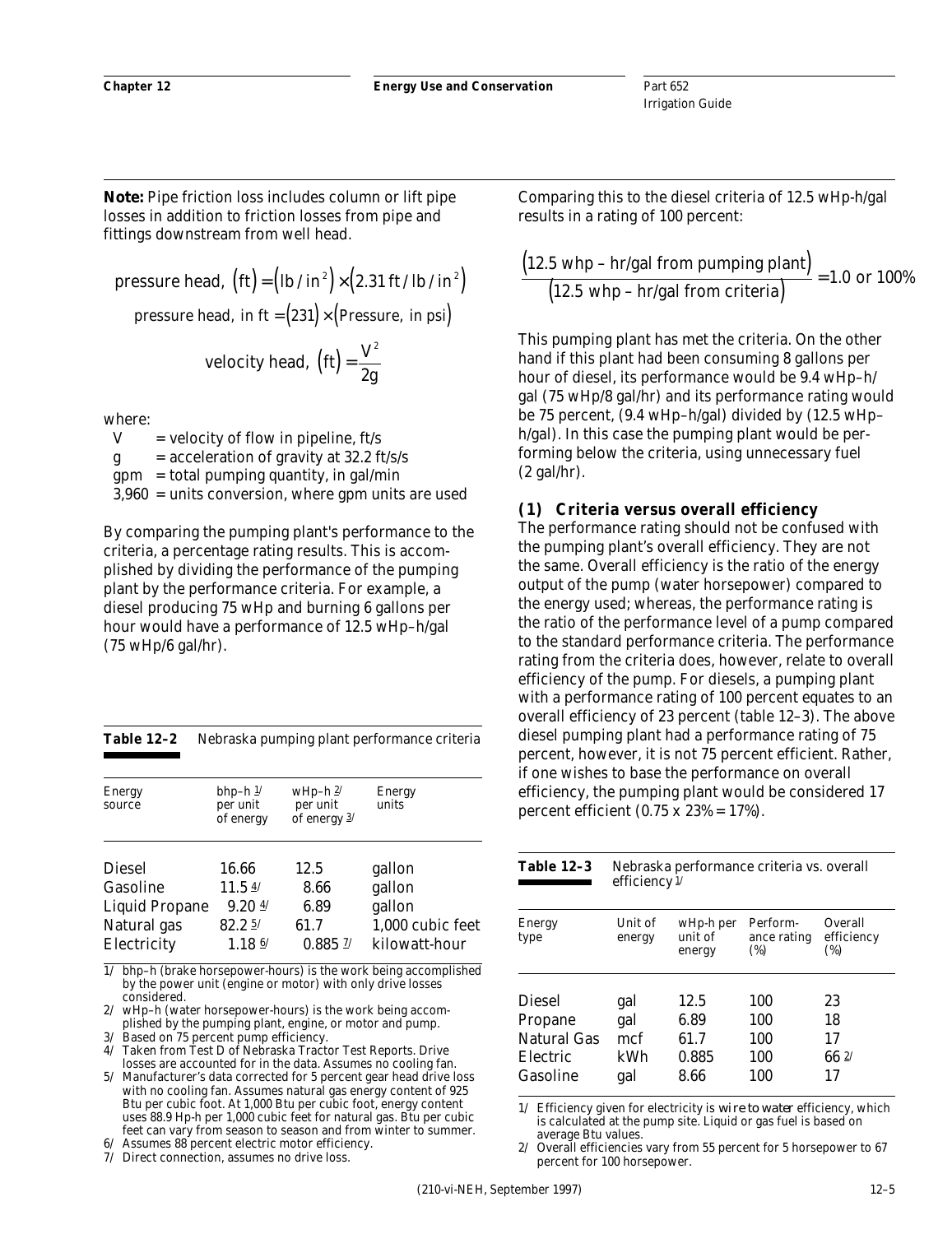Remember, performance criteria are basically an index so that pumping plants can be compared to one another. The performance rating can be used to rate the pumping plant on a scale of 1 to 100 with 100 meaning the criteria have been met. For those pumping plants that exceed the criteria, the index goes beyond 100.

#### **(2) Using criteria to determine excess fuel consumption**

Performance criteria are also useful for determining excess fuel consumption of a pumping plant. The operational pump performance rating is simply subtracted from 100, divided by 100, and multiplied by the present fuel consumption. The result is the fuel being used in excess of what the criteria recommend. For example, the diesel pumping plant illustrated earlier had a performance rating of 75 percent and was consuming 8 gallons of fuel per hour. The excess fuel consumption per hour would be 2 gallons per hour.

 $(100 - 75/100)$  x  $(8$  gal/hr) = 2 gal/hr excess

Table 12–4 shows comparative fuel use at various performance ratings. The criteria can also be used to determine what the fuel consumption would be for a new pumping plant designed to meet the criteria.

Water horsepower of the pumping plant is simply divided by the performance criteria to get the fuel consumption per hour. For example, suppose a new diesel-powered deep well turbine pumping plant is designed to meet the criteria and pump 1,000 gallons per minute from 150 feet with a discharge pressure of 80 pounds per square inch. The horsepower output would be 85 water horsepower. The calculated fuel use would be  $(85 \text{ wHp} \text{ divided by } 12.5 \text{ wHp-h/gal} = 6.8$ gal/hr). Fuel consumption can also be calculated for other design pressures to compare operating costs between different irrigation systems, such as high or low pressure center pivot. The criteria can even be used to compare the operating costs between different energy sources. Table 12–5 is a direct comparison, using this example for fuel consumption and with various fuels, of hourly costs for different energy sources.

| <b>Table 12-4</b>               | Comparative fuel use                             | <b>Table 12-5</b>                                                      | Comparison of energy sources                 |                                                                |
|---------------------------------|--------------------------------------------------|------------------------------------------------------------------------|----------------------------------------------|----------------------------------------------------------------|
| Performance<br>rating<br>$(\%)$ | Multiplier for fuel use<br>in excess of criteria |                                                                        | <b>Fuel costs</b><br>(S)                     | Hourly cost<br>$\left( \mathbf{\S}\right)$                     |
| 100<br>90                       | 1.0<br>1.11                                      | <b>Diesel</b><br>Diesel                                                | 1.00 / gal<br>1.25 / gal                     | 6.80<br>8.50                                                   |
| 80<br>70<br>60<br>50<br>40      | 1.25<br>1.43<br>1.67<br>2.0<br>2.5               | <b>Natural Gas</b><br>Natural Gas<br>Natural Gas<br><b>Natural Gas</b> | 2.70/mcf<br>3.00/mcf<br>3.50/mcf<br>4.00/mcf | 3.72<br>4.13<br>4.82<br>5.51                                   |
| 30<br>20<br>10                  | 3.33<br>5.0<br>10.0                              | Electric<br>Electric<br>Electric                                       | .04 / kWh<br>$.06 /$ kWh<br>.08 / kWh        | $3.84 \frac{1}{2}$<br>$5.76 \frac{1}{2}$<br>$7.68 \frac{1}{2}$ |

1/ Monthly demand charges may be in addition to direct electrical energy use and will vary widely depending on electrical company.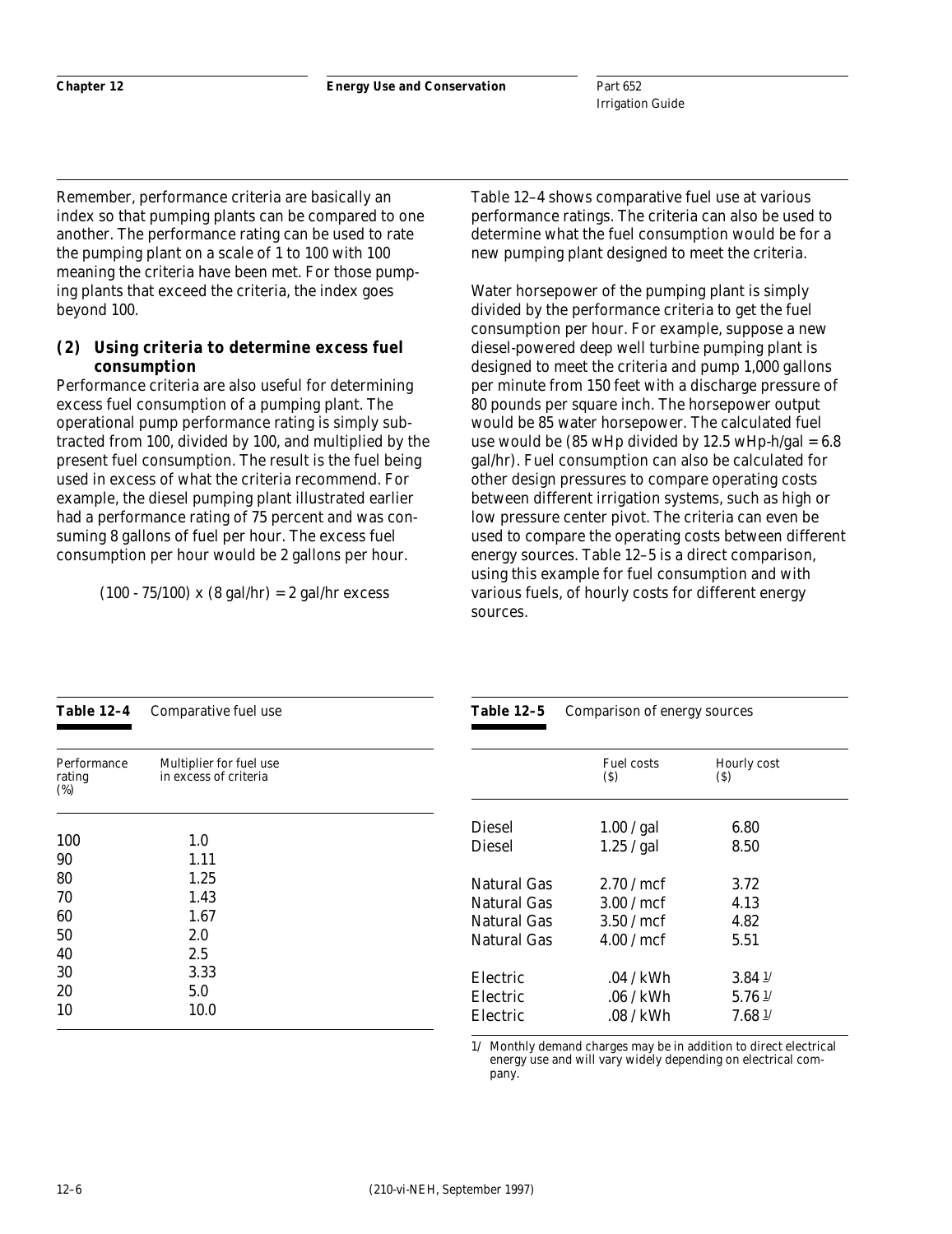Figure 12–1 displays the energy requirements for an efficient irrigation pumping plant for flows above 250 gallons per minute comparing various energy sources. It is shown as an example that an efficient pumping plant discharging 1,000 gallons per minute against a total lift of 300 feet requires about 85 kilowatt hours of electric energy. A diesel engine would use 6.9 gallons of fuel per hour, a propane engine 10.8 gallons per hour, natural gas engine 112.5 cubic feet per hour, and a gasoline engine 8.6 gallons per hour. Local fuel unit costs can then be applied to compare alternative energy uses.



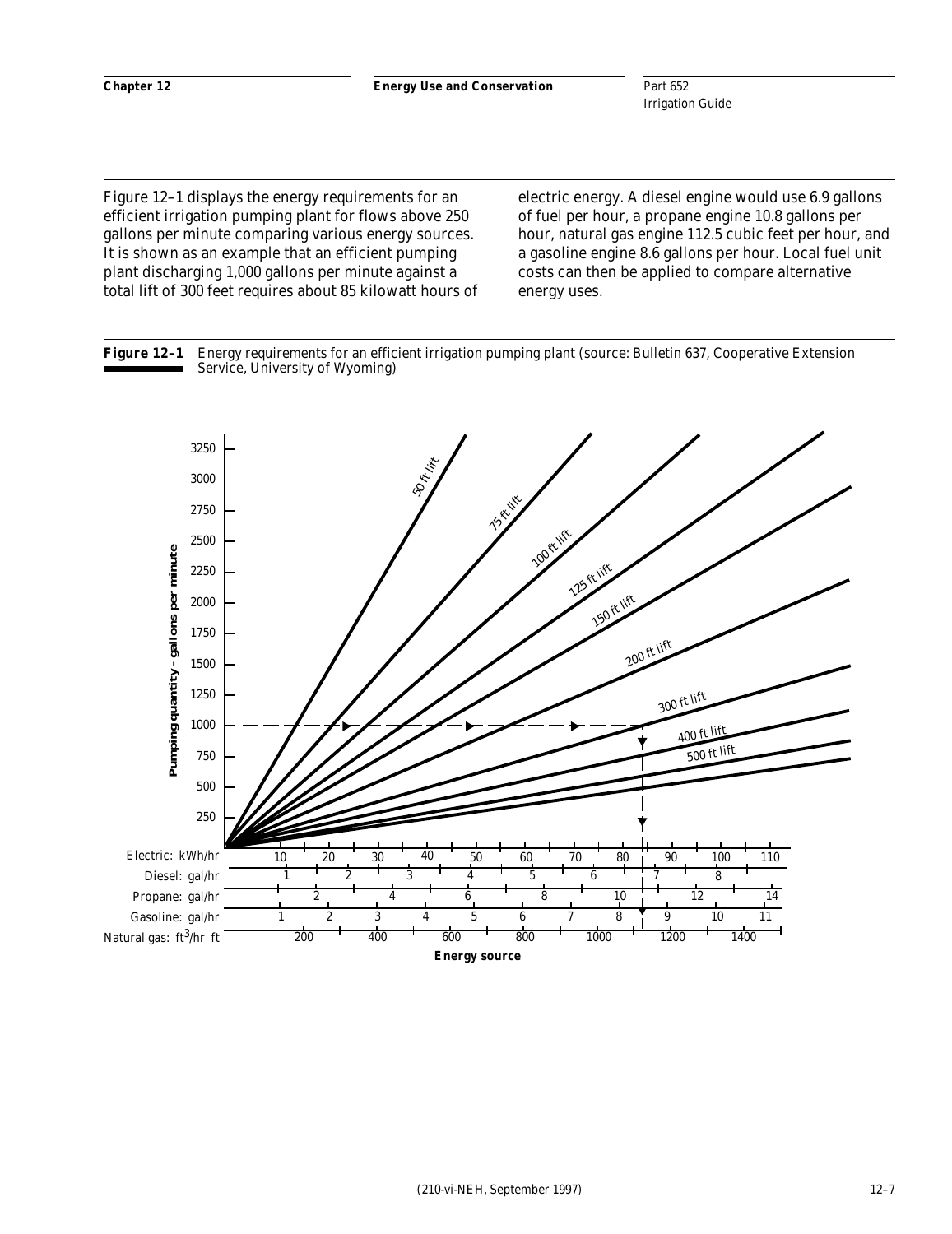

#### **Figure 12–2** Electric power costs to pump an acre-foot of water against a head of 1 foot

Figure 12–2 shows relationship of electric pumping plant efficiency versus cost (cost per acre-foot per foot of head in dollars or cents) of pumping for various electrical rates. It vividly displays effect of a pumping plant operating at poor efficiency. It does not include surcharges, such as for demand charge, applied by local electric companies.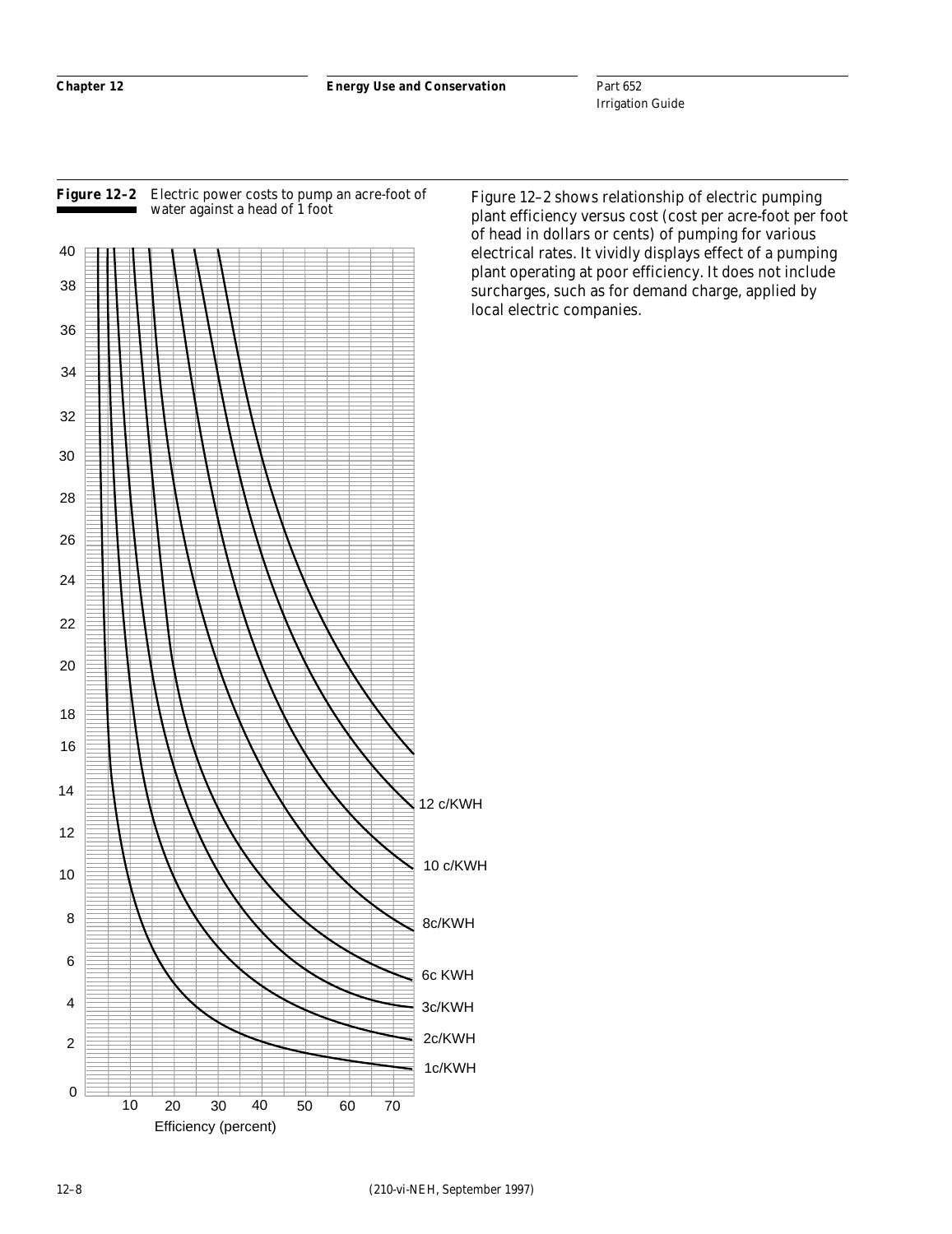Figures 12–3 and 12–4 display effects of decreased horsepower requirements resulting from reducing total pressure head requirements. This may be from decreased pumping lift, reduced friction losses with modifications to the pipelines (i.e., suction pipe,

mainlines, submains, and lateral) and fittings (i.e., elbows, reducers, enlargers, valves), or decreased operating pressure (i.e., conversion from high pressure to low pressure).





## **Example:**

| Cost of electric power                  | $=$ \$.04 / kWh |
|-----------------------------------------|-----------------|
| Hours of pumping, annually $= 1,000$ hr |                 |
| Calculated horsepower saved $= 10$ hp   |                 |

#### **Therefore:**

Savings of \$300 per year would result in pumping plant operation.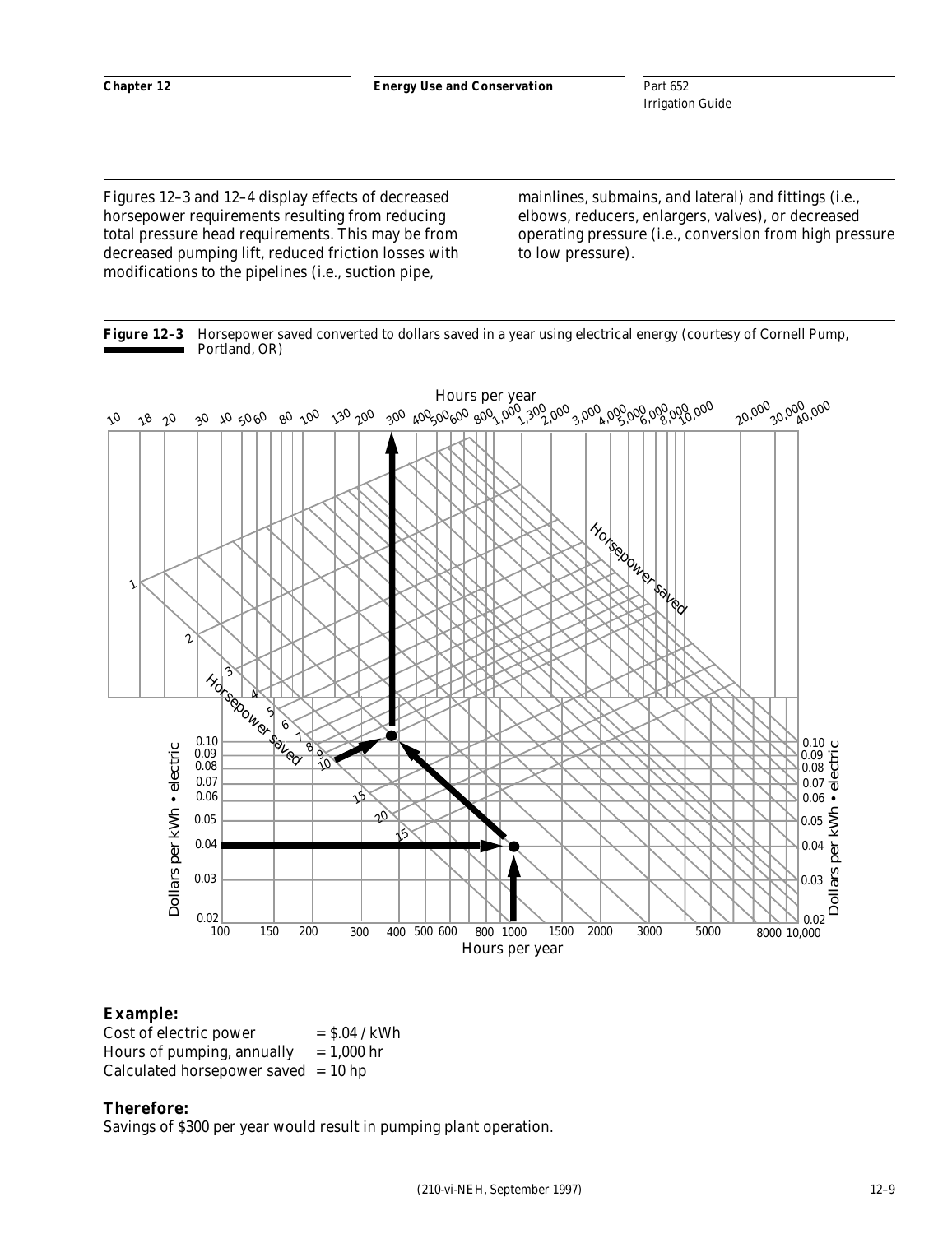Part 652 Irrigation Guide





## **Example:**

Diesel fuel cost  $= $1.00/gal$ Hours of pumping, annually  $= 1,000$  hr Calculated horsepower saved  $= 5$  HP

## **Therefore:**

Savings of \$380 per year would result in pumping plant operation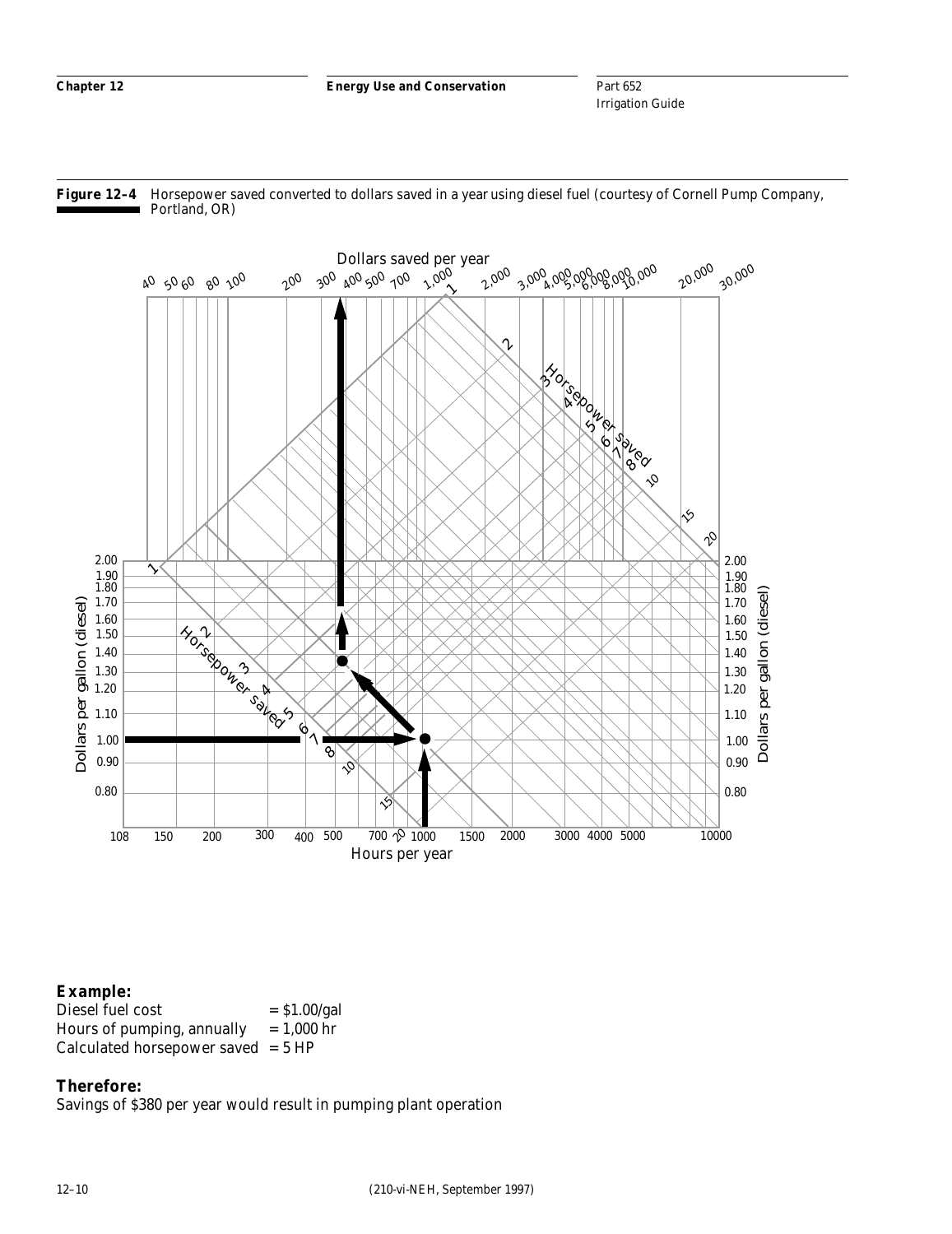## **(c) Reading watt-hour meters**

A quick and easy way to determine energy input to an electric pump is to use revolutions per unit time of the small revolving disc on the watt-hour meter and calculate horsepower usage. The formula at the bottom of this page is used to convert meter readings to kilowatt energy use and horsepower. These multipliers may vary, depending on local application, and checking with local electric company is necessary.

# **652.1203 Irrigation pumping plant design considerations**

Irrigation pumps are commonly used to lift water from one elevation to a higher elevation or to add pressure to the water. Handy information bulletins to determine energy use, methods to reduce energy use from pumping plants, selection of pumps, and pump performance are readily available from pump manufacturers and many university Cooperative Extension Services.

Pump and power unit should be carefully matched to the irrigation system flow requirements and Total Dynamic Head (TDH). Both characteristics should be accurately determined. This may involve measuring flows in an existing system. A detailed description of pump characteristics and hydraulic calculation procedures are contained in NEH Section 15, Chapter 8, Irrigation Pumping Plants.

$$
kW = \frac{(3.6) \times (meter \, disc \, revolutions) \times (meter \, constant, \, Wh) \times (*)}{(time, \, in \, seconds)}
$$
  
hp =  $\frac{kW}{2.742}$ 

where:

- kW = kilowatts used by the electric motor
- Wh = watthour meter constant, used to convert to kilowatt hours used
- hp = horsepower
- = Where installations use a high rate of electrical energy, the electric company will install meters that only put a small part of the energy used through the meter. Current Transformer Ratio (CTR) of 200:5 (40 multiplier), 400:5 (80 multiplier), 800:5 (160 multiplier), or 1,600:5 (320 multiplier) can be used. A Potential Transformer Ratio (PTR) of 5:1 (5 multiplier) can also be used. *Note:* Both CTR and PTR can be used at the same installation. Ratios are multiplied by the observed kW calculation to determine the correct kW, as follows:

actual  $kW = (observed kW) x (CTR) x (PTR)$ 

0.746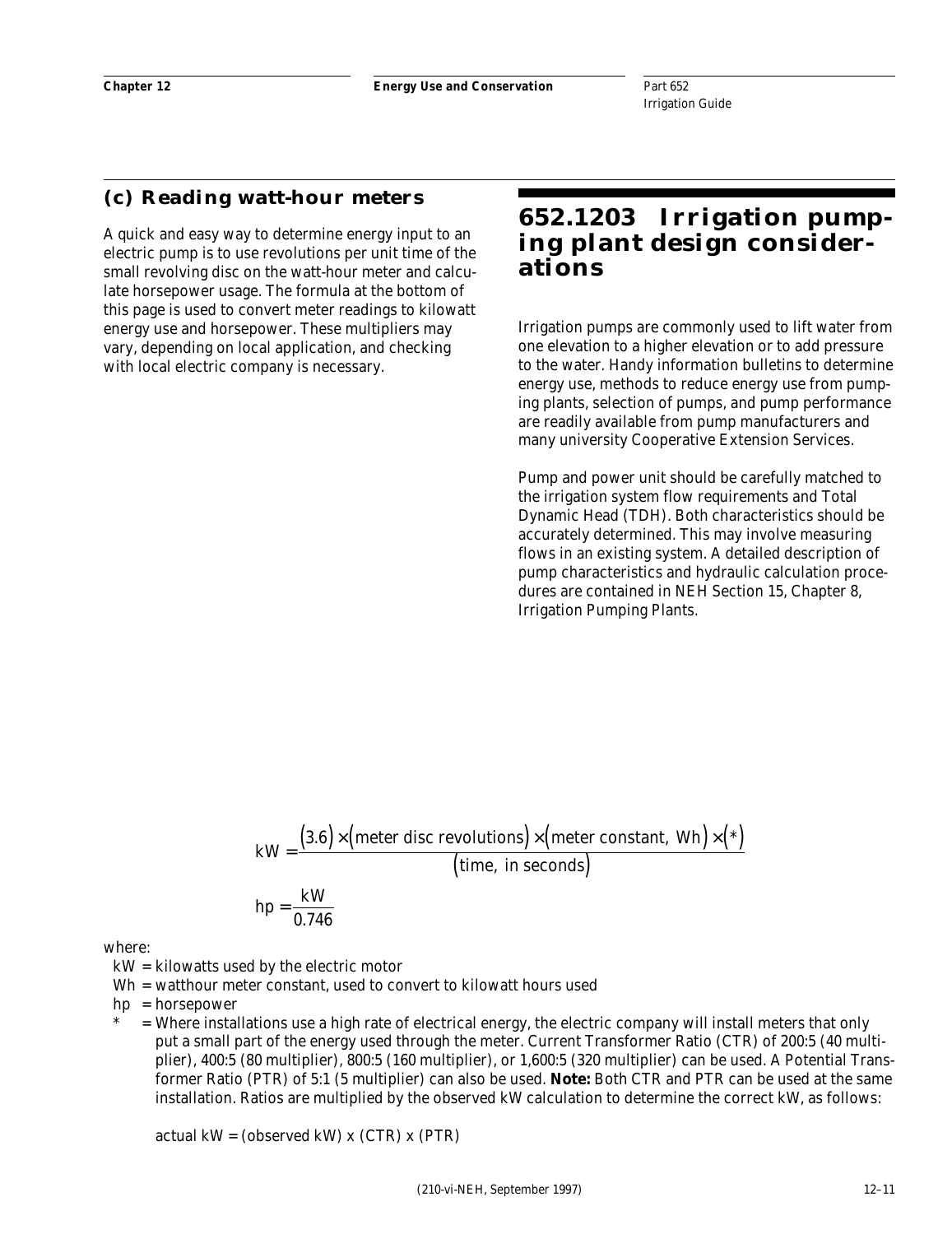Almost all pumps have moving parts that require some type of lubrication to prevent wear. In some instances the bearings are lubricated and sealed a the time of manufacture. In others oil or grease must be added periodically or continuously, and even water itself may be used as the lubricant. Where water is pumped from wells using oil lubricated shafts, a layer of oil several inches thick often accumulates on the water surface.

Sediment in irrigation water causes wear of any pump. Propeller and centrifugal pumps handle a reasonable amount of sediment, but require periodic replacement of impellers and volute cases. Turbine pumps are more susceptible to damage because of the sediment in the water. Deep well turbine pumps can be costly to inspect for excessive wear. Positive displacement pumps must be used only with sediment-free liquids. Fertilizer and chemical injection pumps are typically positive displacement pumps and can provide the required accurate control of injected chemicals.

# **(a) Pump characteristic curves**

Pump characteristic curves, sometimes called pump performance curves or head capacity curves, display the relationship between head (pressure) produced and the water volume pumped. Because of their mechanical nature, pumps have certain well defined operating properties. Pump characteristic or performance curves are available and essential for determining pumping plant requirements.

Data for these curves are developed by testing a number of pumps of a specific model. A set of curves or tables is prepared that represents the specific operating condition for each impeller and pump model. Field offices rarely have copies of all possible pump curves for all pumps used in their area. Generally, though, the majority of pumps in an area are of few makes, types, and models that are handled by local dealers. An effort should be made to obtain pump curves for these pumps from suppliers or from the manufacturer. Typically, they are readily available.

Performance of pumps changes with time. Since they are mechanical devices, they wear, and the rate of wear is dependent on the amount and kind of sediment pumped. Replacement of the impeller, wear rings, or even the entire bowl assembly may be required when wear has become excessive. The best way to evaluate an installed pump's performance is to do a field pump test described in Chapter 9, Irrigation Water Management. The field test should provide information needed for decisions on pump repair or energy reduction.

Performance curves are typically available for every make, model, and size pump commercially manufactured. However, it may be difficult to obtain performance curves for older pumps and for pumps where the impellers are used in the same pump, a performance curve is prepared for each size impeller. With multiple impellers (i.e., deep well turbine pumps), head developed by each impeller (stage) is accumulated. Speed of rotation also affects impeller performance.

A prerequisite to selecting the right pump or analyzing an existing pump is knowing how to read pump characteristic curves. Each manufacturer's curve looks a little different, and each type of pump has a slightly different set of curves. Most common characteristic curves provided by manufacturers and typically included on most pump performance curves are:

- Total dynamic head (ft) versus discharge (gpm)
- Efficiency (%) versus discharge (gpm)
- Input power (bhp) versus discharge (gpm)
- Net positive suction head (ft) versus discharge (gpm)

Normally, the NRCS technician only provides a head/ capacity requirement, i.e., 900 gpm at 150 foot head, for dealer and owner pump selection. More detailed information is provided for better understanding, and to allow specific pump evaluation.

The following section illustrates how to read typical pump performance curves for each major type pumps used to pump irrigation water.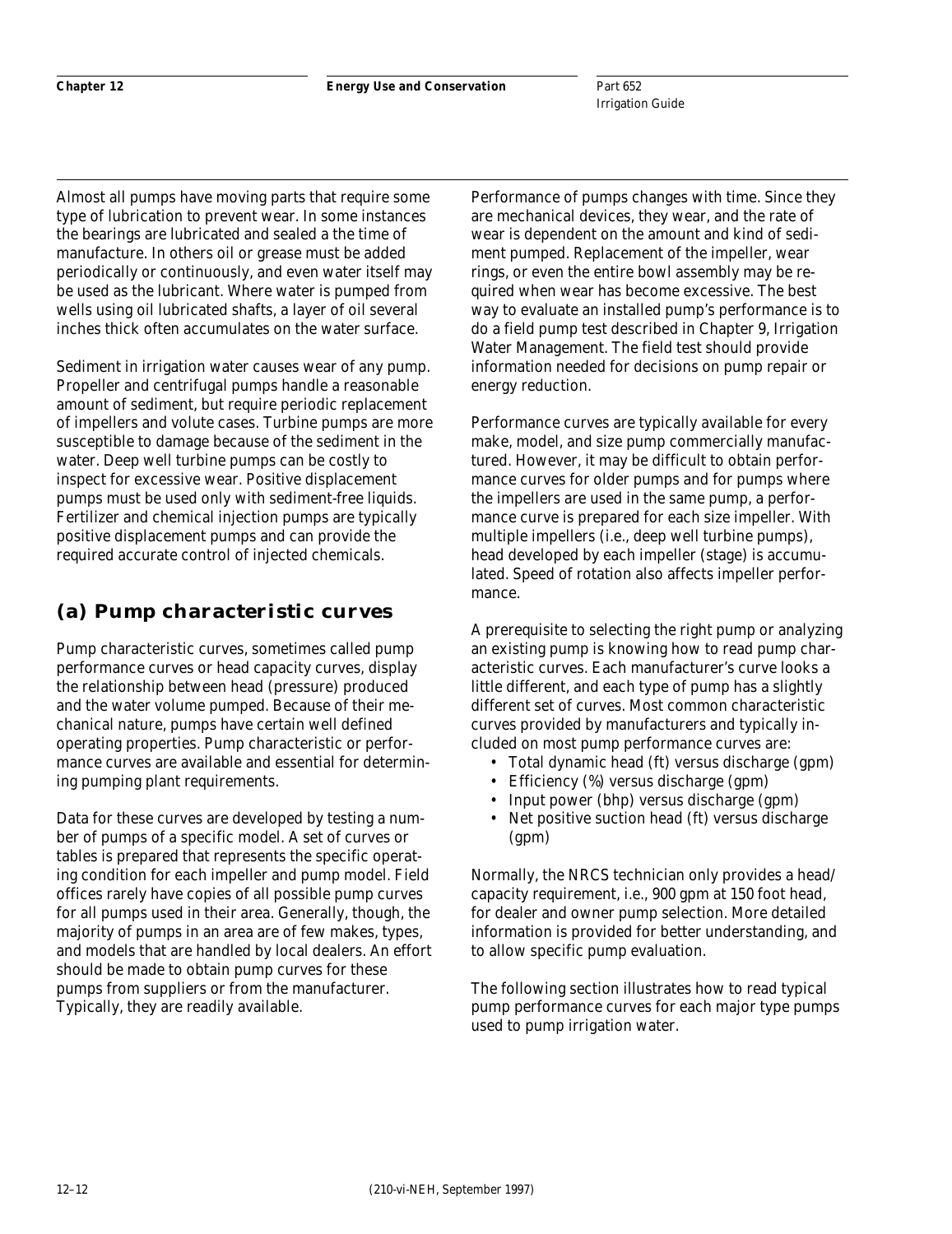## **(1) Single speed centrifugal pump**

Figure 12–5 illustrates a set of curves for a single speed centrifugal pump. This type pump is driven by a 1,760 rpm electric motor. Four factors, all related to discharge capacity in gallons per minute, are shown on the chart. They are:

- total dynamic head
- pump efficiency
- brake horsepower
- net positive suction head

The first three curves display the effect of different impeller diameters. For example, if a pump was required to deliver 900 gpm at 150 feet of TDH, read the chart as follows:

Enter the left side with TDH of 150 feet and the bottom at 900 gallons per minute. The intersection of these two is just above the 12 3/4-inch diameter impeller curve. Therefore, the next larger impeller must be used, which is 13 1/4-inch diameter. At a TDH of 150 feet, this pump puts out about 1,040 gallons per minute. If pump discharge is limited with a valve to 900 gallons per minute, TDH raises to 170 feet of head, and efficiency is read at 900 gallons per minute on the efficiency curve as about 78 percent (read left efficiency scale). If pump discharge is not limited with a valve, efficiency for 1,040 gallons per minute is read as 77 percent. Brake horsepower is about 50. Maximum allowable net positive suction head (NPSH) is about 6 feet. (Suction head exceeding this causes operation problems and loss of efficiency.) If the increased TDH is unacceptable, exact head/discharge can be obtained by trimming the impeller diameter. Energy used will reduce accordingly.

#### **Figure 12–5** Single speed centrifugal pump (courtesy of Berkeley Pump Company)

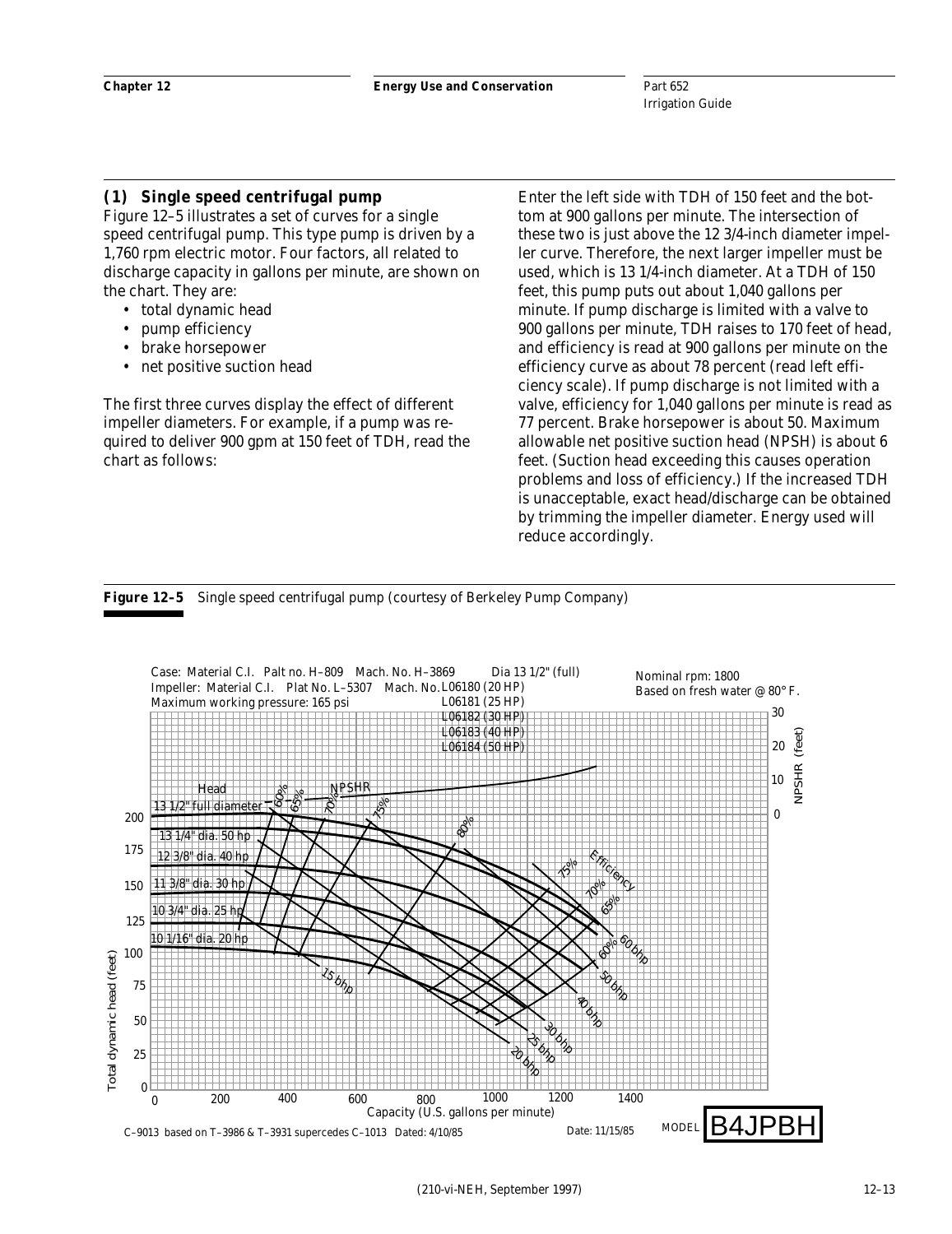Part 652 Irrigation Guide

If the higher flow rate is selected, friction loss in the pipeline also increases. Recalculation of friction losses is necessary. An Irrigation System Performance Curve (friction loss vs. capacity) can be plotted or overlaid onto the pump characteristic curve. The pumping plant operates where the two curves cross (intersect).

Pumps shown in the curve are for standard 30-, 40-, and 50-horsepower sizes. If the brake horsepower require is slightly over a standard size motor, consult the motor manufacturer to see if overload is acceptable. Otherwise, use the next larger motor.

A flow of 1,040 gallons per minute is not the design flow of 900 gallons per minute. You must now decide to accept this or look at the alternatives. The alternatives are:

- Use the next size smaller pump and accept lower flow.
- Look for another brand or model pump that better fits the conditions.
- Reduce TDH to about 137 feet by increasing pipe sizes or reducing output pressure, then go to the smaller 40-horsepower pump.
- Increase the TDH by closing a valve slightly until a discharge of 900 gallons per minute is reached. This action is not energy efficient; however, it can be most practical where discharge is to be limited.

Pump selection is always a select, recalculate, and retry compromise to find the most efficient pump that best fits the desired conditions.

## **(2) Multispeed centrifugal pumps**

Figure 12–6 illustrates a set of curves for a single impeller size multispeed centrifugal pump. Multispeed pumps are generally driven by an internal combustion engines. Curves shown are head, brake horsepower, and pump efficiency versus capacity curves.

Design head/discharge should be located to the right of peak pump efficiency. As wear occurs, pump efficiency increases giving a higher life span efficiency than if designed for absolute peak efficiency initially. For example, if a pump is to deliver 1,100 gallons per minute at 60 feet TDH, find the rotations per minute and horsepower required.

Enter the left side with TDH of 60 feet and the bottom with 1,100 gpm. Read required shaft speed of pump as slightly above 1,800 rpm, bhp as about 21 horsepower, and efficiency as about 80 percent. Note that this performance is based on a suction lift of 15 feet. Less suction lift should be used at higher elevation to maintain performance. Table 12–6 displays practical static suction lift.

Total suction lift equals static lift plus friction loss in suction pipe, elbows, and foot valve plus velocity head. The example is for 900 gallons per minute with 6-inch diameter welded steel suction pipe, elbow, foot valve; a 5,000-foot elevation, and maximum water temperature of 80 °F.

## **Given:**

| <b>Total</b>                                                         | $= 22.18$ ft |
|----------------------------------------------------------------------|--------------|
| Velocity head (calculated)<br>$=$                                    | - 6 ft       |
| Friction loss (calculated)                                           | $= 5.2$ ft   |
| Static lift (water surface to eye of pump inlet) = $15.4 \text{ ft}$ |              |

| Table 12–6 | Practical static suction lift |  |
|------------|-------------------------------|--|
|------------|-------------------------------|--|

|  |  |  | . | . |  |  |  |  |
|--|--|--|---|---|--|--|--|--|
|  |  |  |   |   |  |  |  |  |
|  |  |  |   |   |  |  |  |  |
|  |  |  |   |   |  |  |  |  |
|  |  |  |   |   |  |  |  |  |
|  |  |  |   |   |  |  |  |  |
|  |  |  |   |   |  |  |  |  |

| Elevation         | Maximum<br>theoretical | $\cdots$ Practical static suction lift $2/\cdots$<br>at various water temperatures |                   |                   |                   |  |  |
|-------------------|------------------------|------------------------------------------------------------------------------------|-------------------|-------------------|-------------------|--|--|
|                   | suction lift $1/$      | 60 °F                                                                              | 70 °F             | $80^{\circ}$ F    | $90°$ F           |  |  |
| (f <sub>t</sub> ) | (f <sub>t</sub> )      | (f <sub>t</sub> )                                                                  | (f <sub>t</sub> ) | (f <sub>t</sub> ) | (f <sub>t</sub> ) |  |  |
| Sea level         | 34.0                   | 23.4                                                                               | 23.2              | 23.0              | 22.6              |  |  |
| 500               | 33.4                   | 23.0                                                                               | 22.8              | 22.5              | 22.2              |  |  |
| 1.000             | 32.7                   | 22.4                                                                               | 22.4              | 22.0              | 21.8              |  |  |
| 1.500             | 32.1                   | 22.0                                                                               | 21.9              | 21.6              | 21.4              |  |  |
| 2.000             | 31.5                   | 21.6                                                                               | 21.5              | 21.2              | 20.9              |  |  |
| 3.000             | 30.3                   | 20.8                                                                               | 20.6              | 20.4              | 20.1              |  |  |
| 4,000             | 29.2                   | 20.0                                                                               | 19.9              | 19.6              | 19.3              |  |  |
| 5.000             | 28.1                   | 19.2                                                                               | 19.1              | 18.8              | 18.6              |  |  |
| 6.000             | 27.0                   | 18.5                                                                               | 18.3              | 18.1              | 17.8              |  |  |

1/ Maximum theoretical lift of water at 50 °F and lower.

2/ 70 percent of theoretical maximum.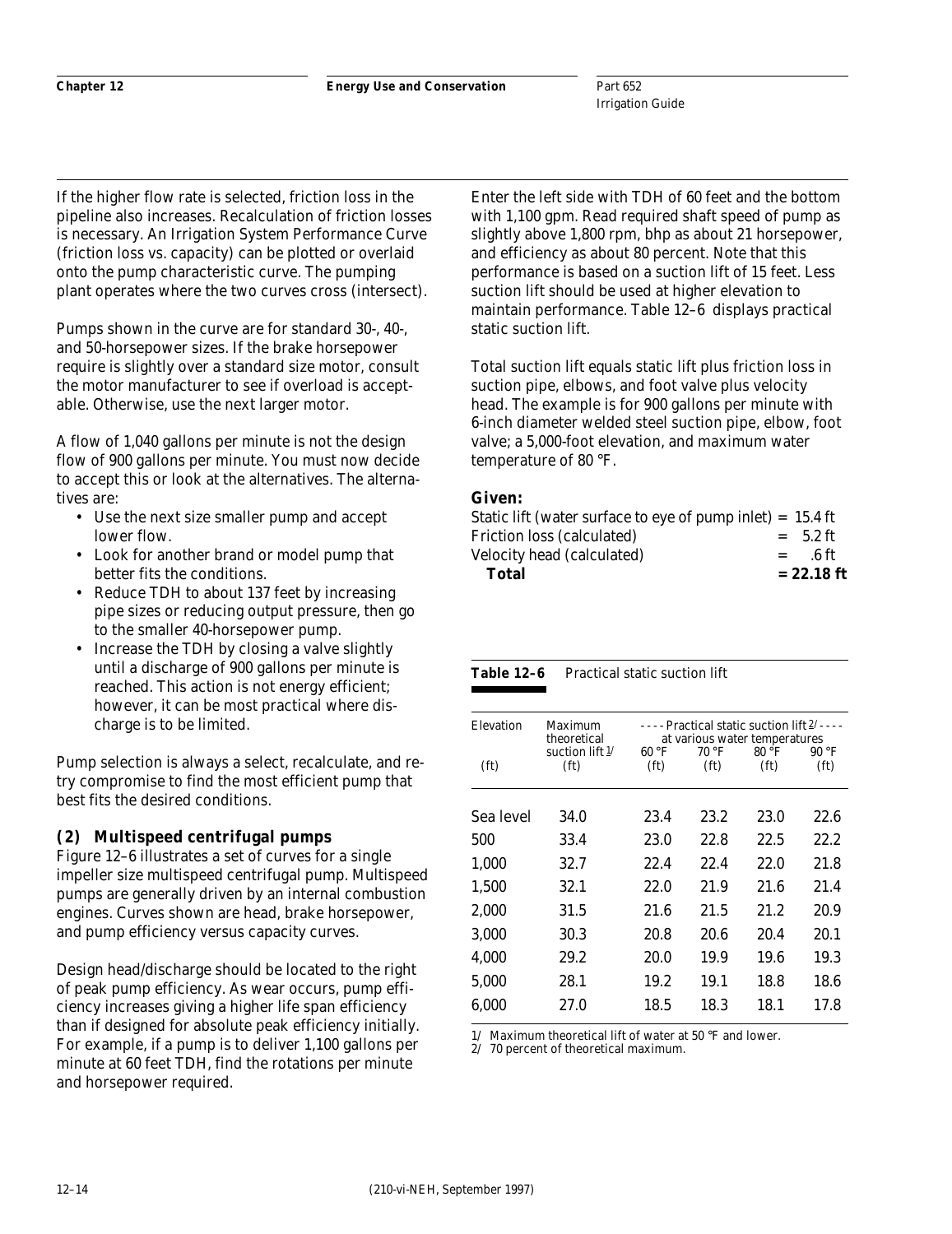

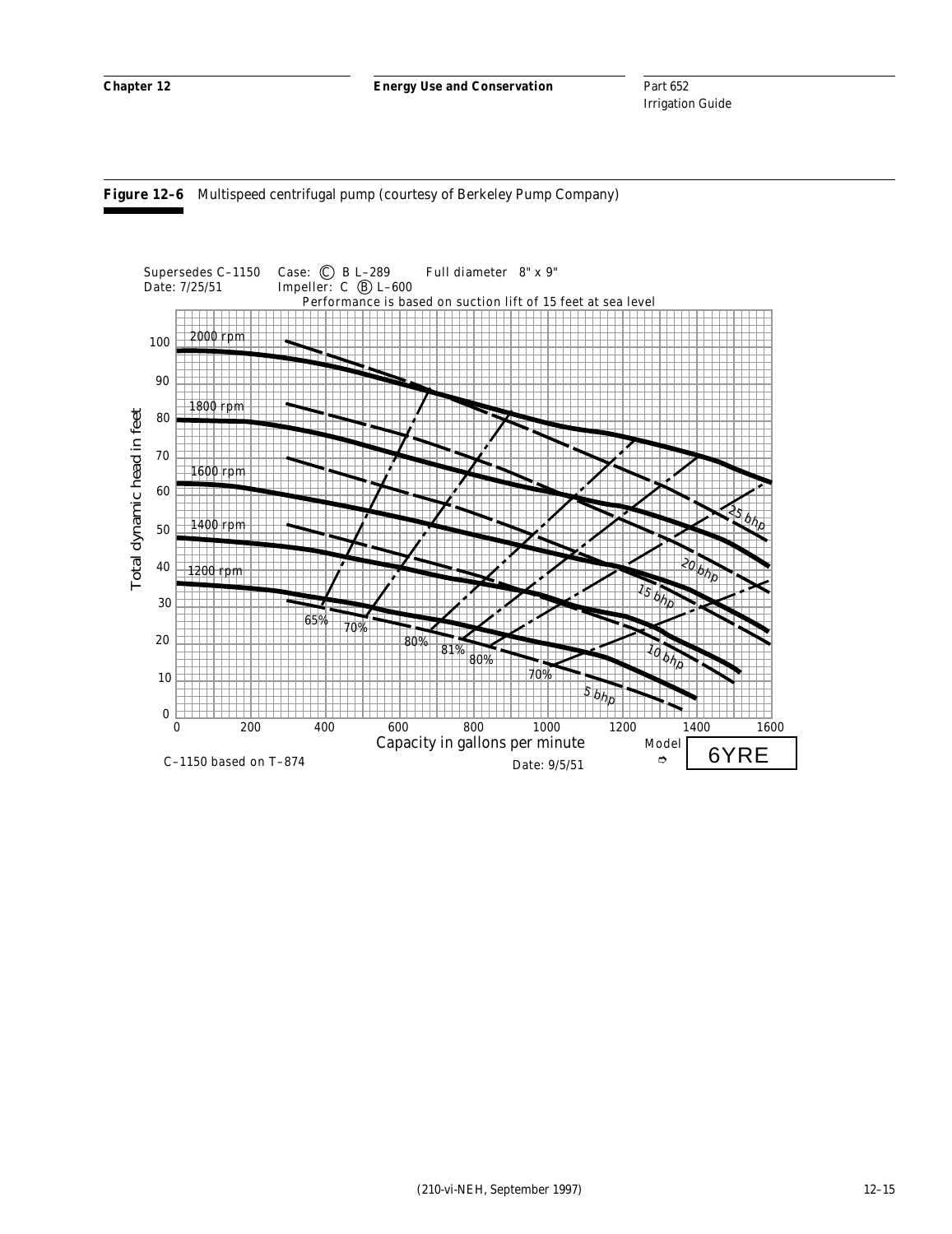Reference to table 12–6 indicates maximum practical suction lift for 5,000-foot elevation equals 18.8 feet. Therefore, the pump will probably not operate properly and cavitation would probably occur. Alternatives include:

- Lower pump to reduce static lift.
- Enlarge suction pipe and improve configuration of elbows and foot valve to reduce friction loss.
- Reduce discharge.

Alternative considerations and procedures are similar to those described under single speed centrifugal pump.

## **(3) Vertical turbine pump**

Figure 12–7 illustrates a set of three curves for a single stage of a single size enclosed impeller turbine. This pump is driven by an electric vertical motor at 1,770 rpm. Total dynamic head, brake horsepower, and pump efficiency are shown on the chart. Also shown is a chart giving factors to change efficiency as stages are added.

Often, a single-stage pump does not produce enough head to overcome the required lift or discharge pressure of an irrigation system. Vertical turbine pump stages (bowls) can be added in series. By doing this, the head capability is increased. The head-capacity curves and horsepower capacity curves are additives at a given discharge. Head and horsepower are doubled if a second bowl is added to a first bowl; three stages would triple the head produced and horsepower required.



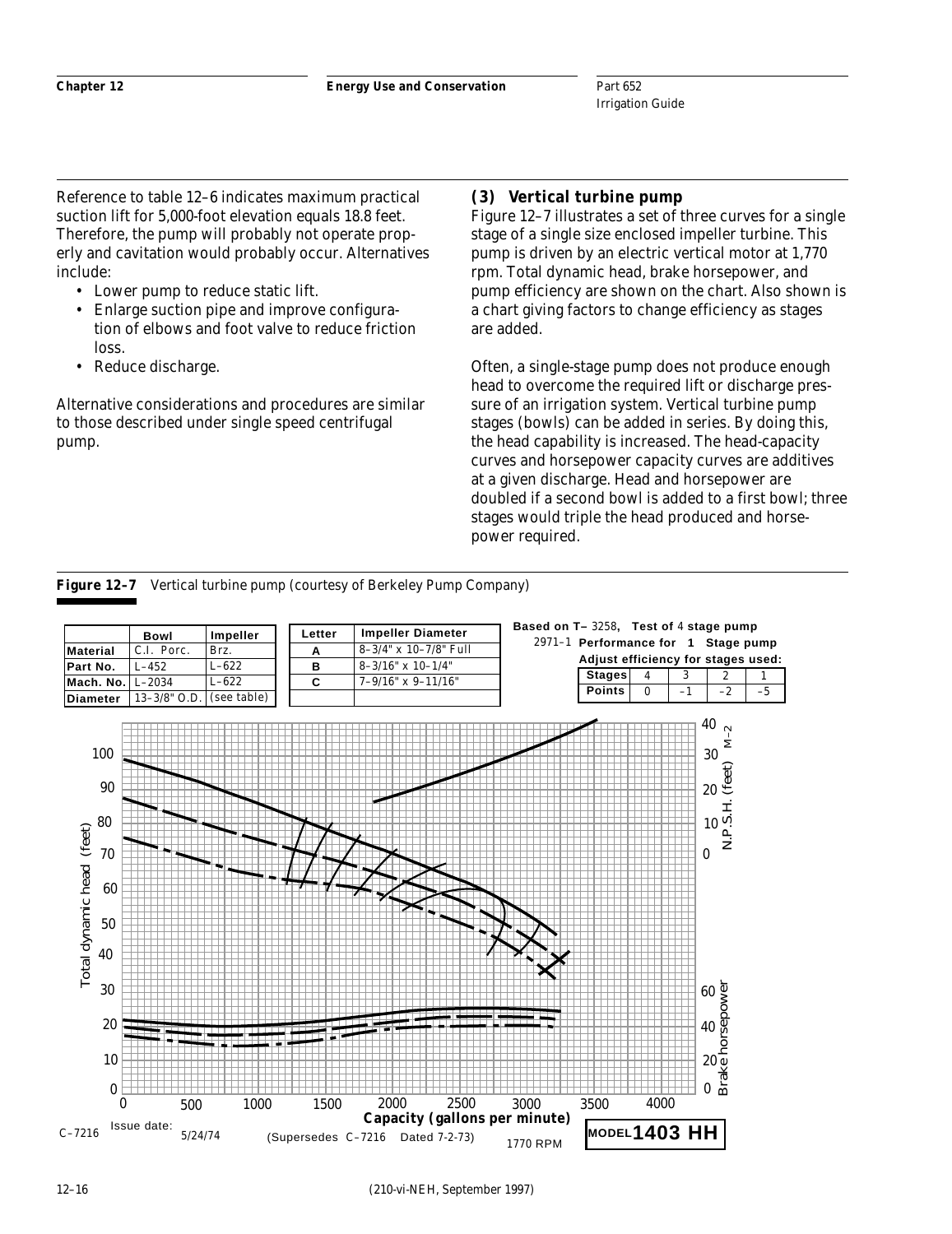Staging turbine pumps can change efficiency. Efficiency corrections are shown in a table on the curve. In figure 12–7 the peak efficiency of the pump is given as 82 percent. According to the correction chart, a one-stage pump would be corrected by 5 percentage points (82–5 = 77%), and a three-stage pump would have  $-1$  correction  $(82-1 = 81\%)$ .

Procedures for reading curves are otherwise the same as for the centrifugal pumps.

#### **(4) Vertical mixed flow pumps**

Figure 12–8 illustrates a curve for a 1,180-rpm electric motor driven, low-head, mixed-flow, pump. This pump is often used for lifting water from a stream to a ditch, one ditch to another, or boosting from a ditch into a surface system pipeline. Total dynamic head, brake horsepower, pump efficiency, and minimum submergence curves are shown.

The impeller (cross between propeller and turbine type) can be obtained in several configurations or pitches (7.5 to 24 degrees). Different pitches provide different head/capacity characteristics. Generally, the steeper the propeller pitch, the more brake horsepower required. Pitches are shown as five TDH and BHP curves.

Maintaining minimum pump intake submergence is critical. Therefore, sump (pump well) characteristics become critical with this pump. See figure 12-12 for recommended pump sump dimensions. Follow the manufacturer's recommendations carefully when designing the sump.

Pump performance curves are read the same as centrifugal pump curves.

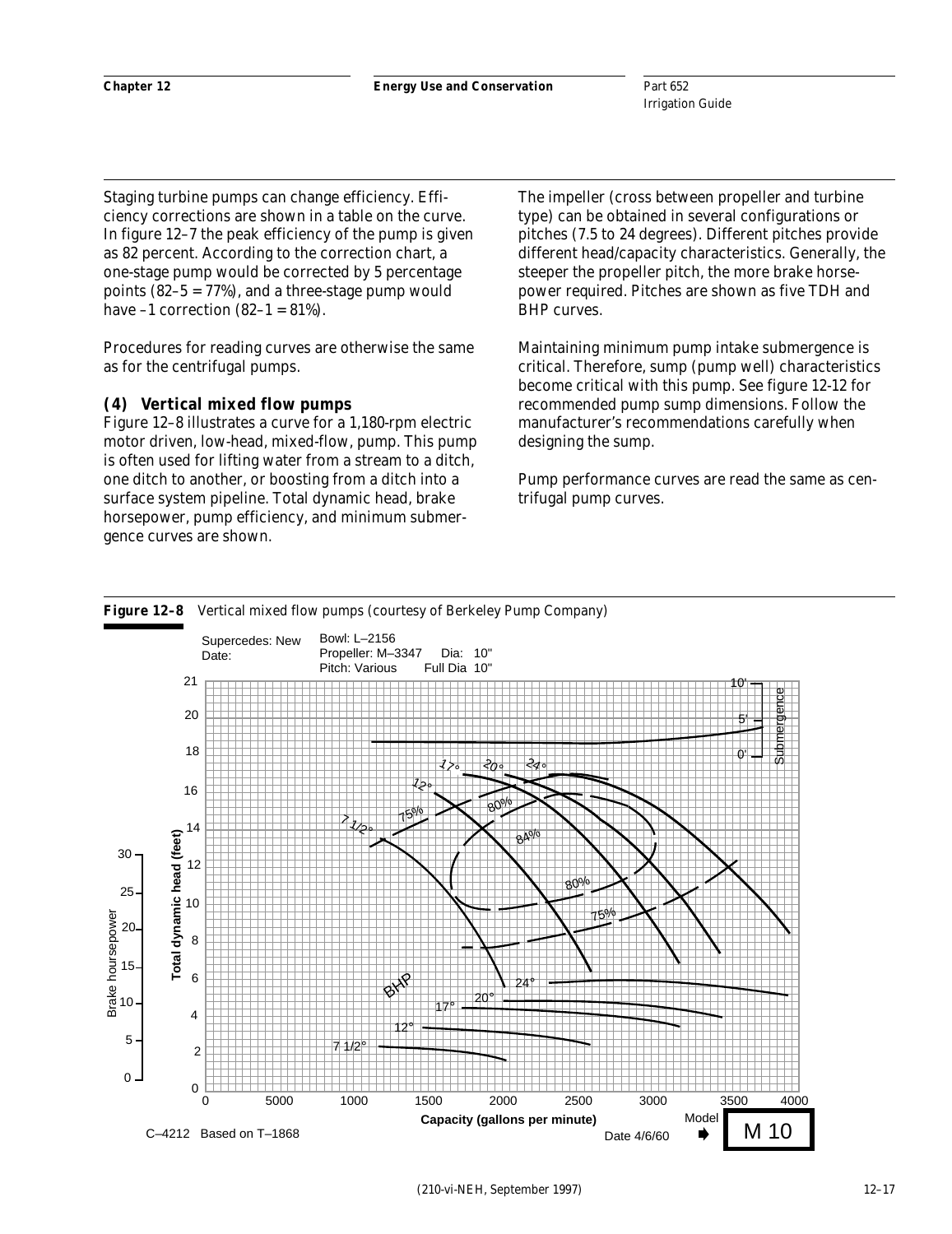# **(b) Pumping plant installations**

Pumps, motors, engines, and all appurtenances should be installed on a raised, firm foundation and be adequately shaded. All electrical cable, fittings, and control panel should be tight and adequately grounded, and the area should be free from standing water. For gasoline, diesel, natural gas, and propane powered engines, all hose connections should be tight with zero leaks.

For centrifugal pumps, installations should provide:

- Concrete slab foundation for a solid support of motor and pump and allow proper alignment of drive shaft. Do not secure pump and motor to the foundation. Allow the unit to seek its own position.
- Supports for suction and discharge pipes close to the pump.
- Adequate size pipe and fittings to prevent cavitation and minimize friction losses.

For vertical turbine pumps, installations should provide:

- Concrete slab foundation around the well head and pump base to provide support for gear head, engine, or motor and allow proper alignment of pump drive shaft.
- Maintain proper lubricant levels in gear head and pump shaft.
- Provide for adequate pump impeller submergence.
- Adequate size discharge pipe in the well.
- Adequate well capacity

For submersible pumps, installations should provide:

- Corrosion resistant cable support for pump motor, electric cable, and pipeline.
- Adequate size discharge pipe in the well.
- Adequate pump impeller submergence.
- Adequate well capacity.
- Proper size electric wire or cable from motor to control box.

Safety control devices should be considered standard installation items. Lightning protection devices are considered and installed according to manufacturer's recommendations. Pressure control switches should be provided to allow pumping plant shut-off should sudden pressure drop at downstream side of pump occur. Typical examples are a break in a pipeline or a control valve failure. Water level control sensors in

pump sumps can provide pump shut-off should the water source be interrupted. This device prevents pumps from operating with no water. Electric surge protectors should be considered to help protect electric panels and motors from lightening

# **(c) Electric motors**

Electric motors should be carefully matched between load and electrical supply conditions. To do otherwise results in wasted power and higher than required initial installation and maintenance costs.

Table 12–7 lists standard electric motor sizes and speeds available, and electric current phase used to operate 10 horsepower or larger three-phase motors with single-phase current.

| <b>Table 12-7</b> |              | Electric current phase required for standard<br>electric motor sizes 1/ |              |            |            |            |  |  |
|-------------------|--------------|-------------------------------------------------------------------------|--------------|------------|------------|------------|--|--|
| Motor<br>hp       | 3,600<br>rpm | 1,800<br>rpm                                                            | 1,200<br>rpm | 900<br>rpm | 720<br>rpm | 600<br>rpm |  |  |
| 1                 | 1,3          | 1,3                                                                     | 1,3          |            |            |            |  |  |
| 1.5               | 1,3          | 1,3                                                                     | 1,3          |            |            |            |  |  |
| $\boldsymbol{2}$  | 1,3          | 1,3                                                                     | 1,3          |            |            |            |  |  |
| 3                 | 1,3          | 1,3                                                                     | 1,3          |            |            |            |  |  |
| $\overline{5}$    | 1,3          | 1,3                                                                     | 1,3          | 1,3        |            |            |  |  |
| 7.5               | 1,3          | 1,3                                                                     | 1,3          | 3          |            |            |  |  |
| 10                | 1,3          | 1,3                                                                     | 3            | 3          |            |            |  |  |
| 15                | 3            | 3                                                                       | 3            | 3          |            |            |  |  |
| 20                | 3            | 3                                                                       | 3            | 3          |            |            |  |  |
| 25                | 3            | 3                                                                       | 3            | 3          |            |            |  |  |
| 30                | 3            | 3                                                                       | 3            | 3          |            |            |  |  |
| 40                | 3            | 3                                                                       | 3            | 3          | 3          | 3          |  |  |
| 50                | 3            | 3                                                                       | 3            | 3          | 3          | 3          |  |  |
| 60                | 3            | 3                                                                       | 3            | 3          | 3          | 3          |  |  |
| 75                | 3            | 3                                                                       | 3            | 3          | 3          | 3          |  |  |
| 100               | 3            | 3                                                                       | 3            | 3          | 3          | 3          |  |  |
| 125               | 3            | 3                                                                       | 3            | 3          | 3          | 3          |  |  |
| 150               | 3            | 3                                                                       | 3            | 3          | 3          |            |  |  |
| 200               | 3            | 3                                                                       |              |            |            |            |  |  |
| 250               | 3            | 3                                                                       |              |            |            |            |  |  |
| 300               | 3            | 3                                                                       |              |            |            |            |  |  |

 $1/ 1 =$  single-phase electric current,  $1\phi$ 

3 = three-phase electric current, 3φ.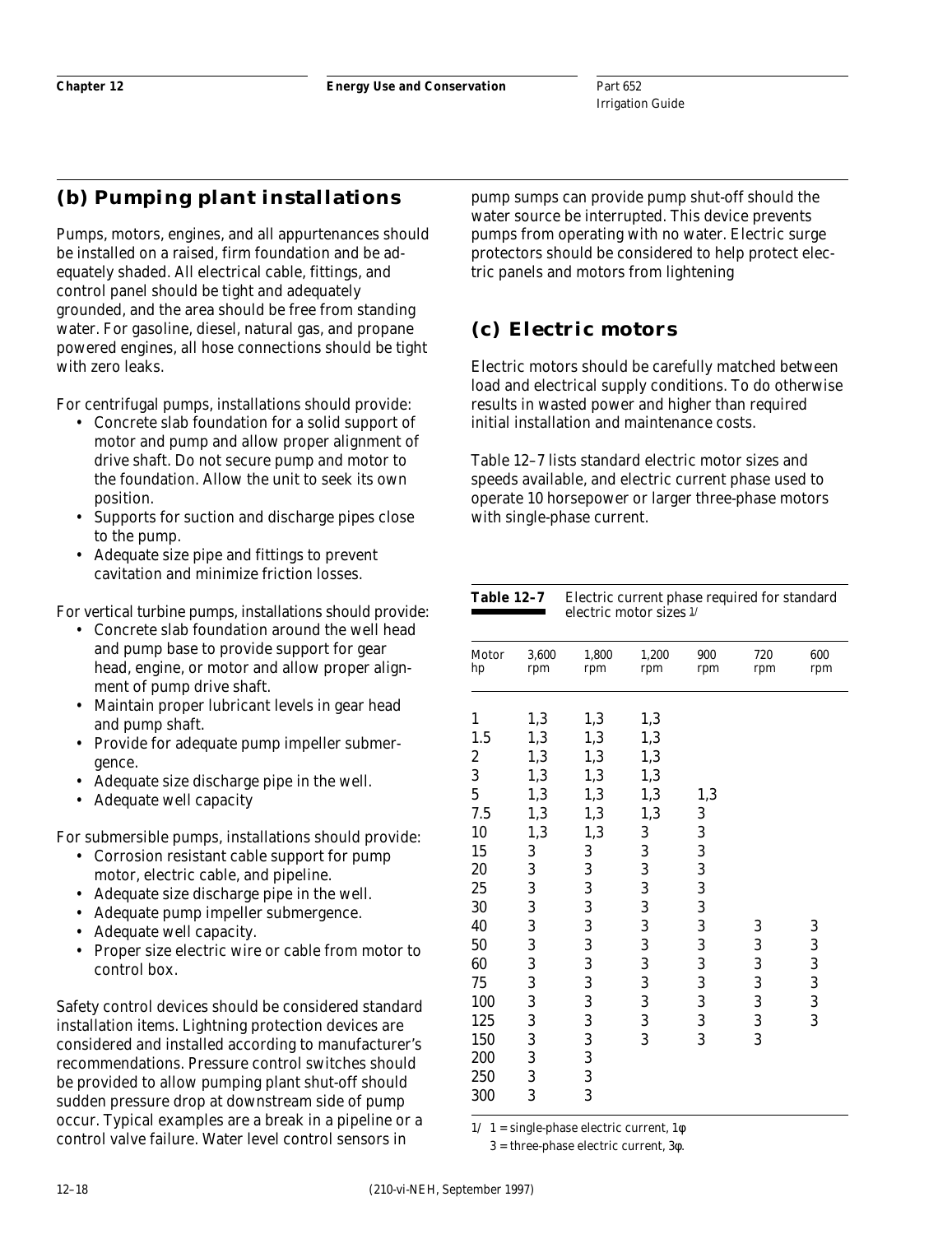## **(1) Maximum size**

Motors are designed and constructed at either singleor three-phase electric current. In most areas, a 10 horsepower motor is the maximu size that can be powered directly with single-phase current. Local utility companies may further limit the maximum size to 7.5 horsepower.

## **(2) Phase converters**

Single-phase motors can be used to operate larger horsepower motors if a phase converter is used. Two most common types of converters are an auto transformer-capacitor converter (for horsepower to 100) and a rotary converter (for up to 200 horsepower motors or groups of motors). Converters are expensive, and a 2 percent or greater energy loss occurs when using them.

Rural electric power companies generally limit converter size because of the limited power line capacity the amount of current required during startup. Electric motors require three to five times running amperage for startup. Maximum motor size may be limited to 15 horsepower in some cases. A check with the local electrical company will address these concerns.

#### **(3) Three-phase electric motors**

Electric motors are rated according to their brake horsepower. Typically, this is the horsepower output that can be continuously delivered, as rated by the manufacturer. Electric motors can develop more horsepower than shown on the nameplate; however, loading above the nameplate horsepower can cause excess motor heating. Heat reduces motor life because heat accelerates the breakdown of motor insulation and other components. Three-phase motors do not require a starting mechanism; thus, they have fewer moving parts than do single-phase motors.

Some motors have a service factor (SF). Most threephase motors used for irrigation have a service factor of 1.15. The service factor allows short-term loading above the brake horsepower rating without seriously affecting motor life, as long as good heat dissipation is maintained. Generally, service factor loading should not be used for continuous power. It is intended to be a safety factor.

An electric motor is not 100 percent efficient. Some energy is lost in converting electrical energy into mechanical energy. Electric motor efficiency is typically 80 to 95 percent. Larger motors are more efficient than smaller motors. Also a small motor's efficiency is highest at 3/4 load. Table 12–8 displays nominal efficiencies for standard and high efficient motors. To avoid overloading, it may be advantageous to use the next larger electric motor. Operating any electric motor below its rated load capacity decreases the electric to mecahnical energy efficiency.

| Table 12–8 | Nominal efficiencies for standard and high<br>efficiency electric motors (courtesy of<br>Marathon Electric, Wausau, Wisconsin) |
|------------|--------------------------------------------------------------------------------------------------------------------------------|
|            |                                                                                                                                |
|            |                                                                                                                                |

| Horse-<br>power     |      | Standard efficiency motor<br>nominal efficiency (%) |      | High efficiency motor<br>nominal efficiency (%) |      |      |  |  |  |
|---------------------|------|-----------------------------------------------------|------|-------------------------------------------------|------|------|--|--|--|
|                     | full | 3/4                                                 | 1/2. | full                                            | 3/4  | 1/2. |  |  |  |
|                     | load | load                                                | load | load                                            | load | load |  |  |  |
| 3,600 rpm, 460 volt |      |                                                     |      |                                                 |      |      |  |  |  |
|                     |      | ^^ ^                                                |      |                                                 |      |      |  |  |  |

| 5   | 84.0 | 86.0 | 84.5 | 89.5 | 89.5 | 88.5 |
|-----|------|------|------|------|------|------|
| 10  | 84.0 | 85.0 | 82.0 | 91.7 | 92.4 | 91.7 |
| 20  | 86.5 | 86.5 | 83.5 | 92.4 | 92.4 | 92.4 |
| 30  | 87.5 | 87.5 | 85.5 | 93.6 | 94.1 | 93.6 |
| 40  | 91.0 | 91.0 | 89.0 | 94.1 | 94.1 | 93.6 |
| 50  | 91.7 | 91.7 | 91.0 | 94.5 | 95.0 | 94.5 |
| 75  | 93.6 | 93.6 | 92.4 | 95.0 | 94.5 | 95.0 |
| 100 | 94.1 | 94.1 | 93.0 | 95.4 | 95.4 | 95.0 |
| 150 | 93.6 | 93.0 | 91.7 | 95.4 | 95.4 | 95.0 |
|     |      |      |      |      |      |      |

#### **1,800 rpm, 460 volt**

| 5   | 85.5 | 83.5 | 81.5 |      |      |      |
|-----|------|------|------|------|------|------|
| 10  | 87.5 | 88.5 | 87.5 |      |      |      |
| 20  | 89.5 | 90.2 | 89.0 | 92.4 | 93.0 | 93.0 |
| 30  | 89.5 | 88.5 | 80.5 | 94.1 | 94.1 | 94.1 |
| 40  | 90.2 | 89.5 | 88.0 | 94.5 | 94.5 | 94.5 |
| 50  | 91.0 | 91.0 | 90.2 | 94.5 | 95.0 | 94.5 |
| 75  | 93.0 | 93.0 | 91.7 | 95.4 | 95.8 | 95.8 |
| 100 | 92.4 | 93.0 | 92.4 | 95.8 | 95.8 | 95.8 |
| 150 | 94.1 | 93.6 | 92.4 | 96.2 | 96.2 | 95.8 |
|     |      |      |      |      |      |      |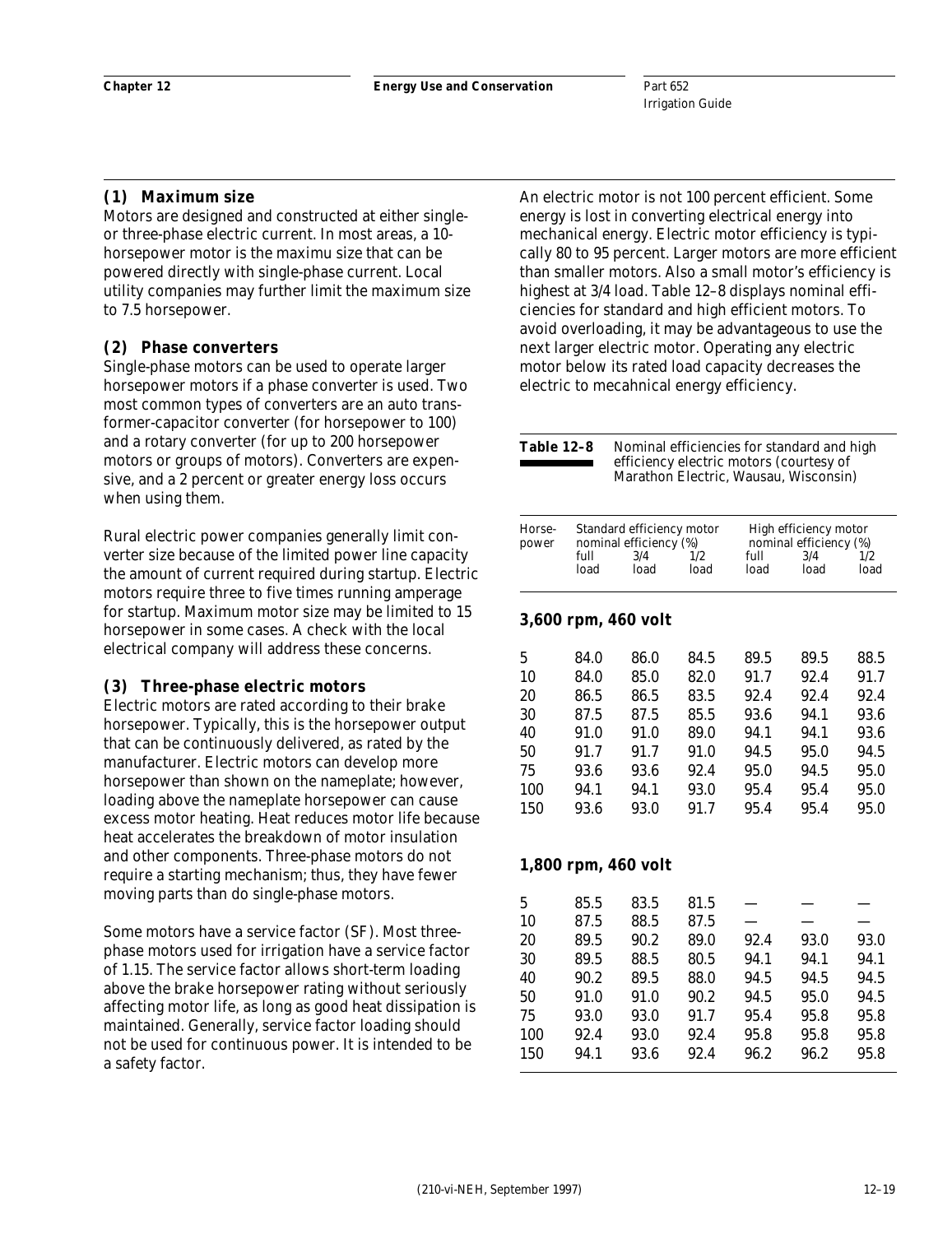Part 652 Irrigation Guide

Motor speed (rpm) is rated at no load and full load. The difference between no load and full load speeds for three-phase motors is small. For example: 1,800 rpm at no load and 1,760 rpm at full load. Motor speed is controlled by cycles per second of alternating current.

# **(d) Internal combustion engines**

Engines generally operate more efficiently when used at 75 to 100 percent of their continuous rated horsepower. The manufacturer's recommendation for loading should be followed. If internal combustion engines are to operate efficiently, a good maintenance program should also be followed.

The horsepower rating applicable to a pump engine is the continuous horsepower available at the output shaft. It is common practice for engine manufacturers to list power ratings without cooling fans (and other required accessories), which can consume 5 to 8 percent of engine power. When a radiator cooled engine is used, this loss or extra power use must be taken into account. Attachments can be obtained that circulate irrigation water to cool the engine and thus eliminate fan energy loss. Engine efficiency can be changed as much as 5 percent with some engine modifications.

Altitude, humidity, and air temperature affect engine power output. For naturally aspirated (nonturbocharged) engines, it is standard industry practice to derate engine power output by 3.5 percent for each 1,000 feet above a 500-foot altitude and 1.0 percent for each 10 °F above 85 °F.

# **(e) Pump installation**

A flow meter, or other water measuring device, and a properly operating pressure gauge should be installed at each pump site to monitor pump operation. This information can be invaluable for determining when pump efficiency is starting to drop so that corrective actions can be taken. Typically a 5 percent drop in pressure or volume output is a signal that pump (or well) maintenance should be considered. A sudden drop in line pressure could indicate a break in the pipeline or other abrupt change in system. A position change of the distribution or application system can also cause a pressure variation at the pump; i.e., a pivot lateral moving from a downhill position to an uphill position. A flow (rate and volume) meter can be of great value for making some water management decisions.

Foot valves on suction pipelines prevent backflow from occurring when the pump is shut off. Without a foot valve, the suction pipe is drained each time the pump is shut off, allowing the pipe to be filled with air. When air enters the suction side of the pipeline, generally due to improper installation, flow is restricted. Air in the pump can also cause cavitation to accelerate pump wear. Higher velocities (3 to 5 ft/s) tend to move suspended air through the pipeline. Backflow prevention valves and air-vacuum release valves located just downstream of pump discharge should also be considered. They help prevent reverse flows through the pump and potential collapse of discharge pipelines, especially where pumping uphill. All these devices just discussed should be considered a part of any pump installation.

How a pump is installed can significantly affect overall operating efficiency. Unfortunatly many installations are not adequately installed. The following specific information relates to individual pump types.

## **(1) Centrifugal pumps**

Centrifugal pump suction pipeline must be free of air leaks and must not have high points that can cause air accumulation or restricted flow. Also pump priming is difficult when suction pipline air leaks are excessive. Figure 12–9 illustrates pump installation considerations. Figure 12–10 illustrates priming arrangements and foot valve needs for centrifugal pumps.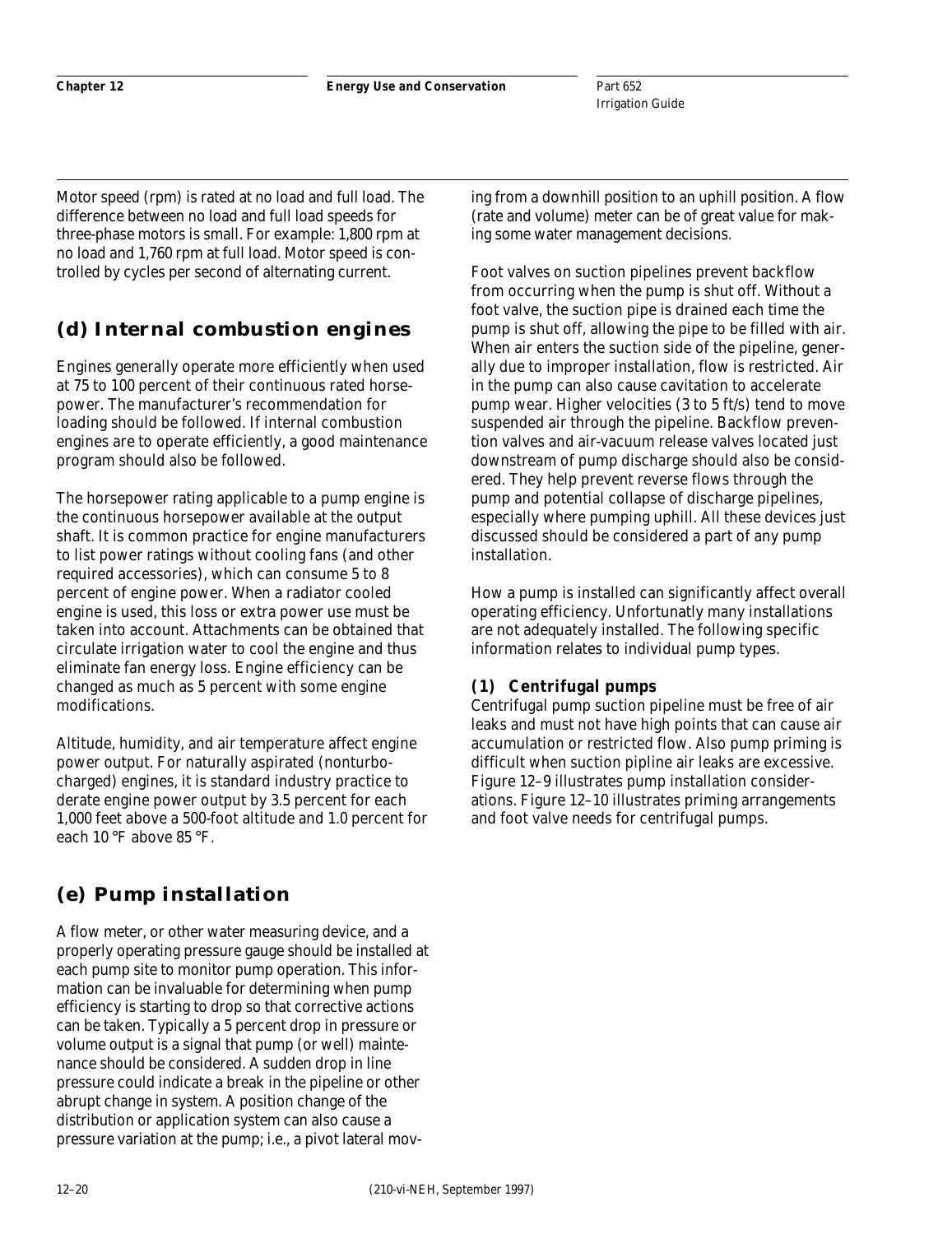**Figure 12–9** Installation considerations for centrifugal pumps (courtesy of Cornell Pump Company)

#### **Discharge piping—Good practice**



**Note**: A vacuum gage on the pump suction side can indicate whether the intake screen is becoming plugged. A pressure gage will not work since pressure on the pump suction side is negative.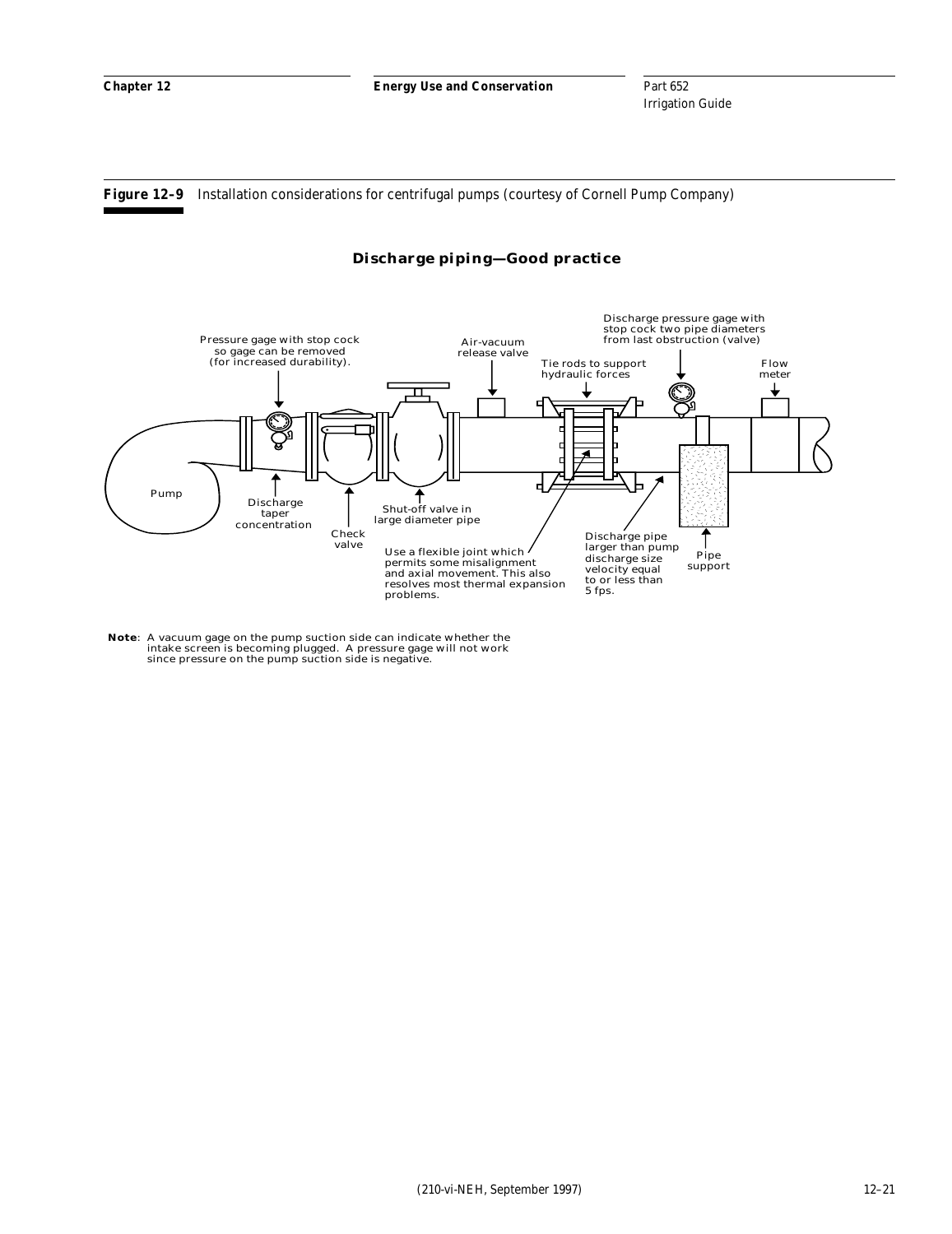Part 652 Irrigation Guide

**Figure 12–9** Installation considerations for centrifugal pumps—Continued



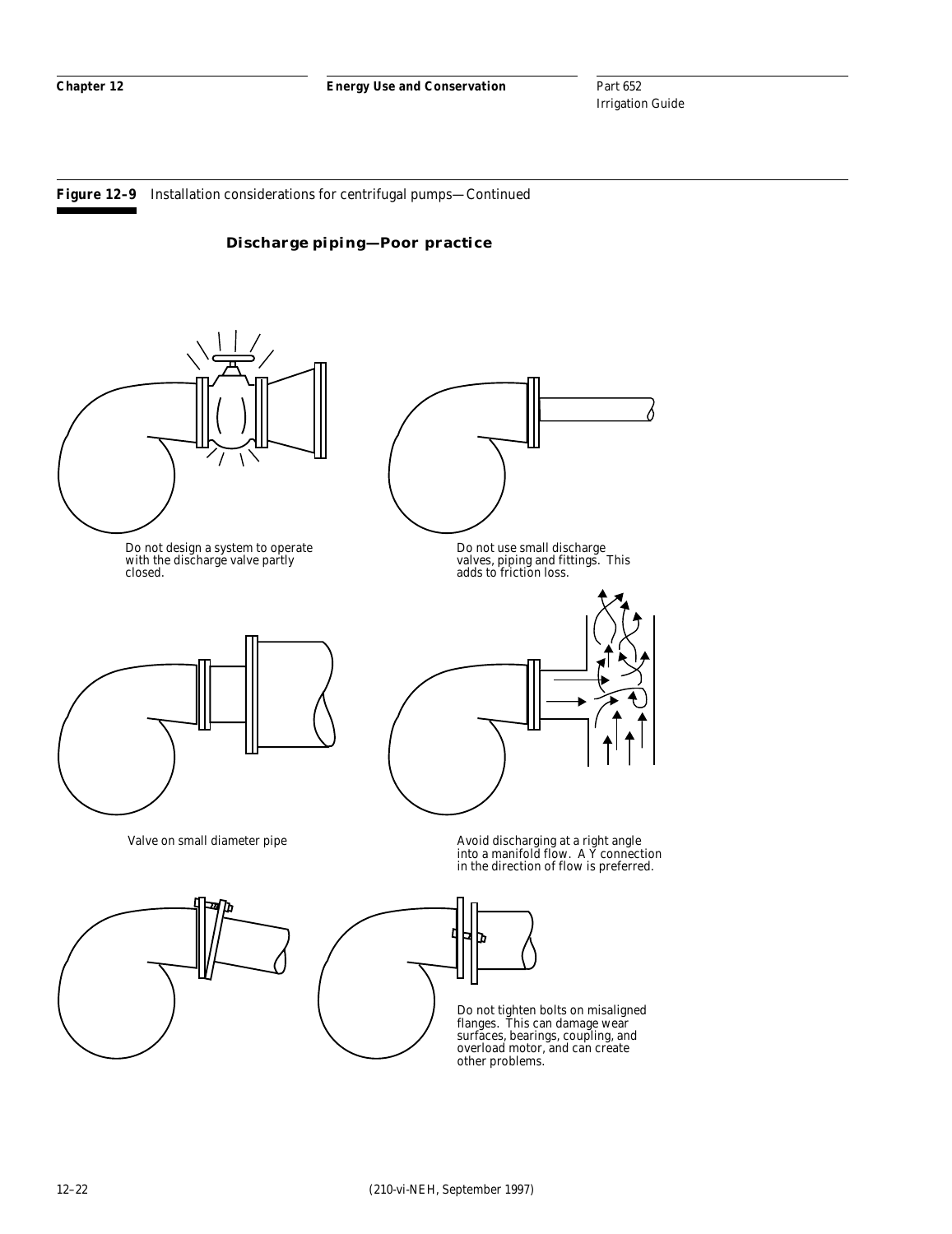**Figure 12–9** Installation considerations for centrifugal pumps—Continued

## **Discharge and suction fittings—Good practice**

**Discharge fittings**



**Suction fittings**

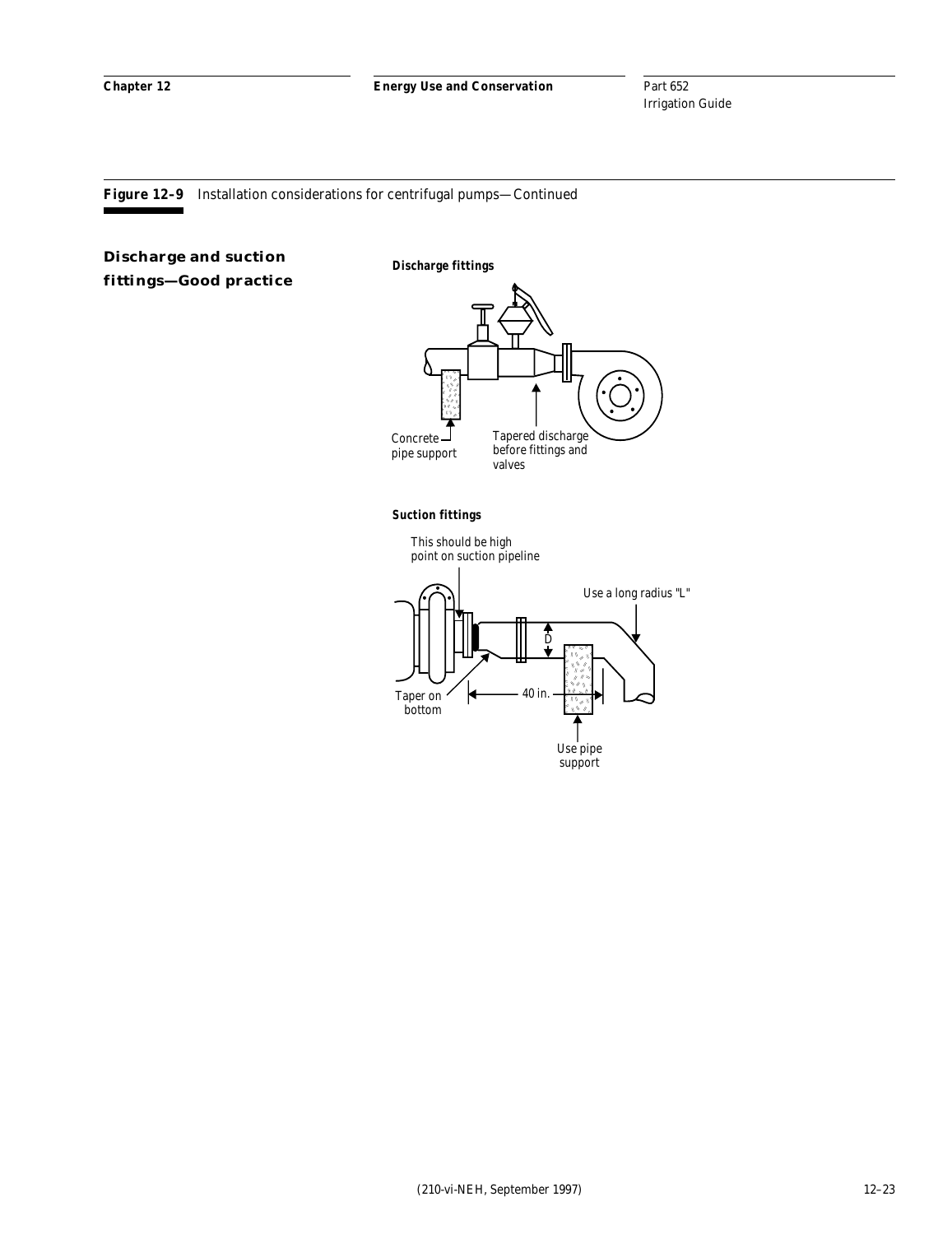Part 652 Irrigation Guide

Figure 12-10 Priming arrangements for centrifugal pumps (courtesy of Cornell Pump Company)

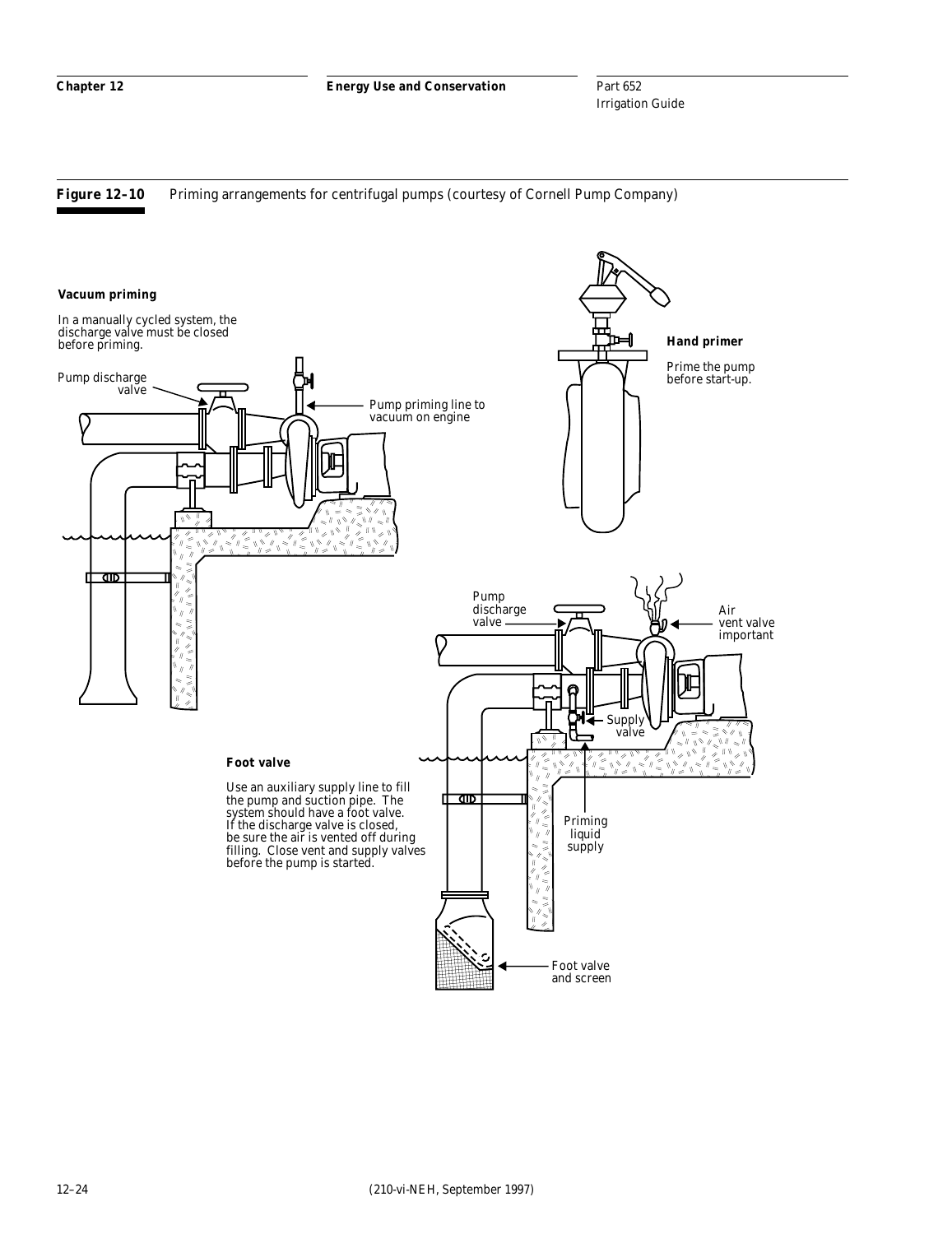*(i) Change of performance—*Altering the speed or impeller diameter of a centrifugal pump changes the performance of the unit. Rules relating performance with change in speed and for change in diameter apply for all types of centrifugal pumps. Example 12–1 illustrates these rules.

A constant diameter impeller:

- Pump capacity varies directly as speed.
- Head varies as the square of the speed.
- Horsepower input varies as the cube of the speed.

At constant speed:

- Capacity varies directly with the impeller diameter.
- Head varies as the square of the impeller diameter.
- Horsepower varies as the cube of the impeller diameter.

Rules for impeller diameter are used in a similar way. By computing the performance of the pump at a number of points along its characteristic curve, a new set of curves can be plotted. These curves typically agree fairly close with actual pump performance curves and can be sufficient for planning purposes.

Standard diameter impellers for centrifugal pumps can be trimmed (reducing impeller diameter) to meet a specific head requirement. Impellers are trimmed to reduce operating pressure and energy requirements. Trimming is more cost effective than replacing the pump. However, the amount of impeller trim which occur and still maintain good pump performance is limited. Manufacturers can provide performance curves for the newly trimmed impeller.

Although horizontal shaft centrifugal pumps are most common, a vertical shaft, or vertical shaft and submerged pump volute can be used. Submerged vertical shaft centrifugals operate similar to vertical turbines.

**Example 12–1** Change of performance rules

## **Given:**

A pump delivering 500 gpm at 1,150 rpm and 50 ft head requires 10 hp.

#### Determine:

Capacity, head, and power input of this unit if motor speed is increased to 1,750 rpm.

#### **Solution:**

New capacity is in the same ratio as the speeds:

$$
\frac{1,750}{1,150} \times 500 \text{ gpm} = 760 \text{ gpm}
$$

New head is in the same ratio of the speeds squared:

$$
\frac{1,750^2}{1,150^2} \times 50 \text{ ft} = 116 \text{ ft}
$$

New horsepower is the ratio of the speeds cubed:

$$
\frac{1,750^3}{1,150^3} \times 10 \text{ hp} = 35 \text{ hp}
$$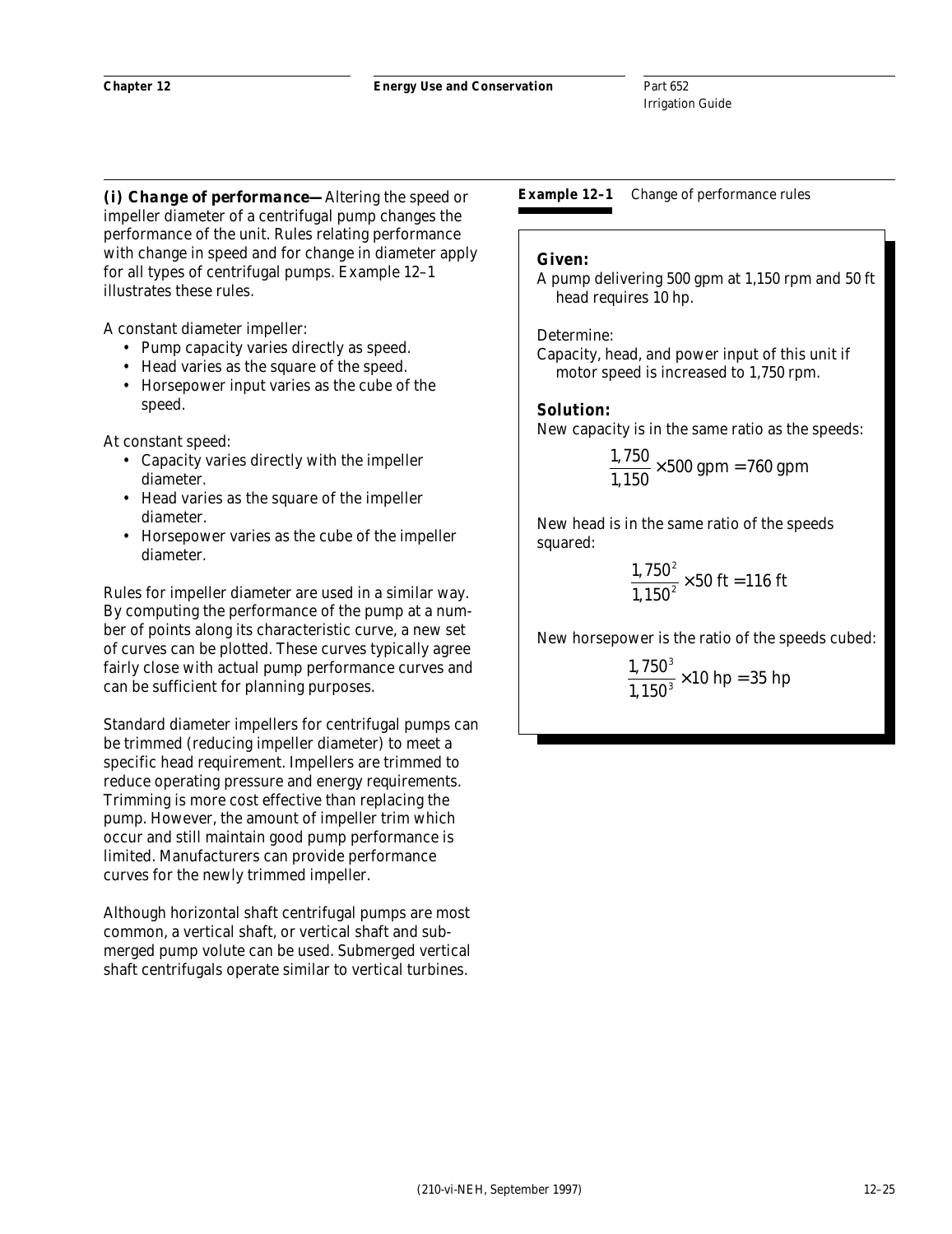## **(2) Propeller/mixed flow pumps**

The sump in which a propeller or mixed flow pump is installed must be a part of the pumping plant design and installation. Figure 12–11 displays important sump dimensions versus flow. Figure 12–12 displays sump dimensions nomenclature and pump arrangement.

The sump entrance must be large enough to pass the design discharge to the pump(s) without restrictions. Velocities within the sump from the entrance toward the pump should be less than 1 foot per second. The shape and dimensions of the sump should be such to supply an even distribution of flow to the suction

intake of the pump(s). Improperly designed or installed sumps (pump wells) can seriously affect pump performance. Improper sump design can result in the formation of vortexes, turbulence, and high or misdirected velocities—any of which can seriously affect performance. Vibration, excessive noise, surging, cavitation, excessive wear on shaft and bearings, reduced capacity, and excessive load on the pump motor can result. See NEH, Part 623 (Section 15, Irrigation), Chapter 7, Irrigation Pumps, for additional information and example layouts including sump dimensions versus flow for single and multiple pump installations.



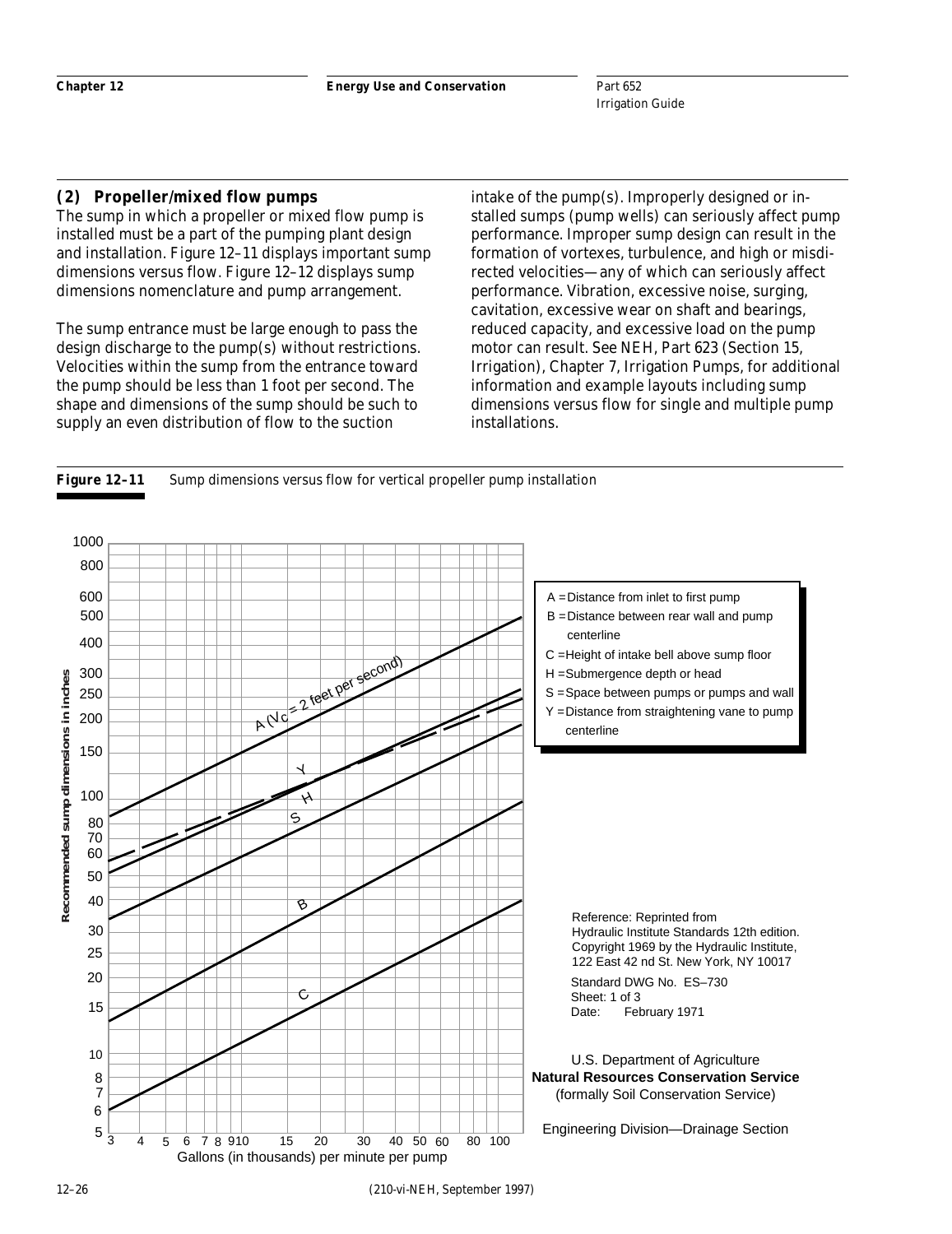#### **Figure 12–12** Nomenclature for sump dimensions and pump arrangement for vertical propeller pump installation



# **652.1204 Pipeline efficiency**

Energy is required to offset friction loss in a pipeline. Friction loss in a pipeline increases approximately in proportion to the square of the pipeline water velocity. Flow rate and pipe size both affect velocity. Pipe material also affects friction loss. Energy required can be reduced by increasing pipe size, reducing flow rate, changing pipe material, or any combination of these.

Table 12–9 displays estimated friction loss for various combinations of pipe sizes (4- to 12-inch diameter), flow rates (100 to 2,000 gpm), and pipe material (steel, aluminum, and plastic). If a more accurate friction loss is necessary, use tables that provide for varying inside diameters, wall thickness and varying friction coefficients.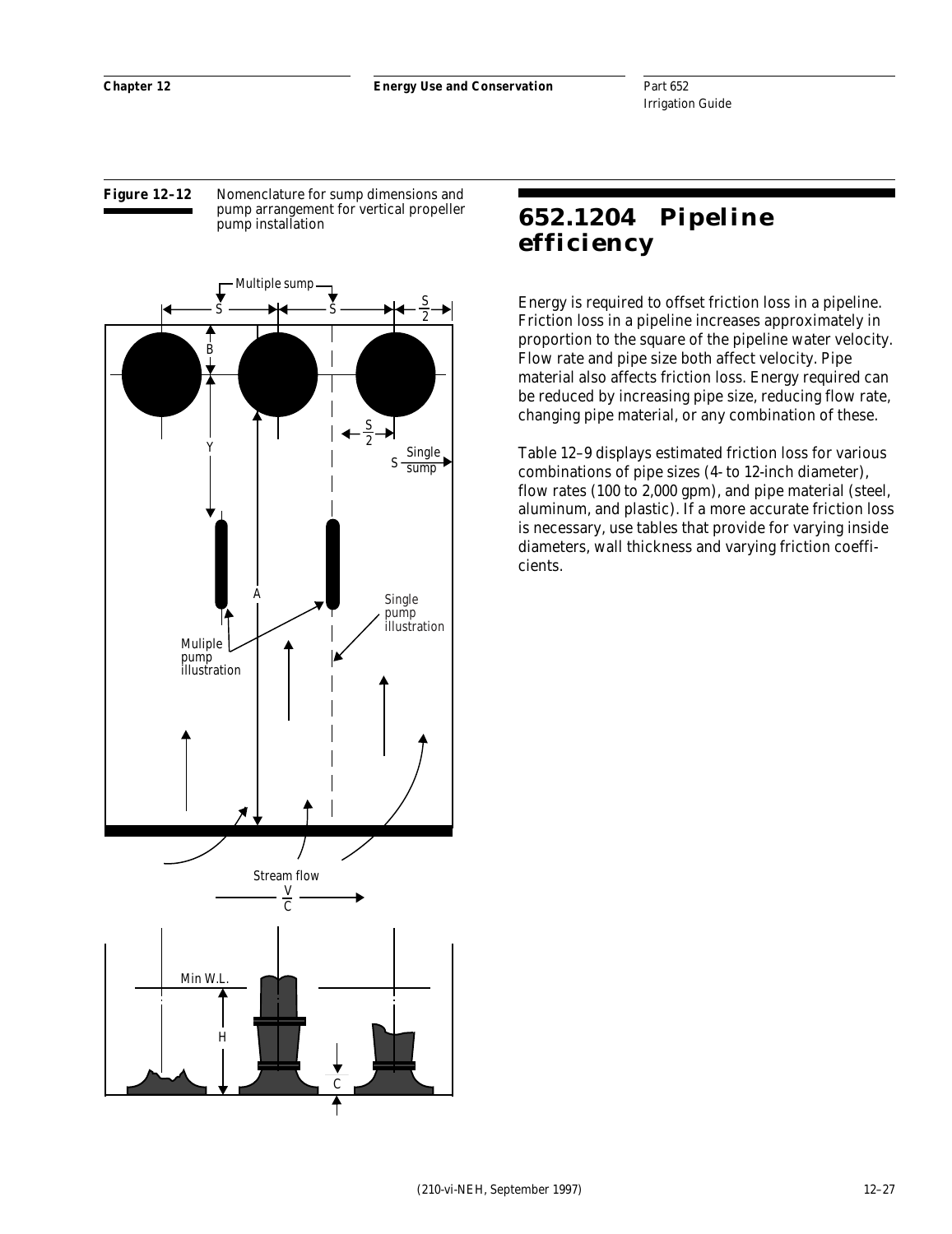Part 652 Irrigation Guide

Gallons Pipe (ft/100-ft of pipe) per - - - - - - - 4-inch - - - - - - - - - - - - - 6-inch - - - - - - - - - - - - - - 8-inch - - - - - - - - - - - - - 10-inch - - - - - - - - - - - - 12-inch - - - - - minute steel alum. plas. steel alum. plas. steel alum. plas. steel alum. plas. steel alum. plas. 100 1.25 .81 .55 .17 .11 .08 150 3.00 1.73 1.18 .36 .23 .16 .09 .06 200 4.39 3.65 2.01 .62 .42 .28 .15 .10 .07 .05 300 9.47 6.35 4.27 1.32 .92 .60 .32 .21 .14 .11 .07 .05 .05 .05 350 8.32 5.43 1.73 1.16 .79 .43 .28 .19 .14 .09 .06 .06 400 10.74 7.39 2.31 1.50 1.02 .55 .37 .25 .18 .12 .09 .08 .05 450 9.24 2.77 1.85 1.27 .69 .45 .32 .23 .15 .11 .10 .06 500 11.55 3.47 2.31 1.55 .83 .55 .39 .28 .18 .13 .12 .08 .05 550 4.11 2.66 1.85 .99 .66 .46 .33 .22 .16 .13 .09 .06 600 4.85 3.19 2.19 1.18 .79 .54 .39 .25 .18 .17 .11 .07 650 5.54 3.70 2.54 1.39 .90 .63 .46 .30 .21 .19 .13 .09 700 6.47 4.27 2.89 1.62 1.04 .72 .53 .35 .24 .22 .15 .10 750 7.39 4.85 3.35 1.80 1.16 .82 .60 .39 .28 .25 .16 .11 800 8.32 5.54 3.70 2.02 1.27 .89 .68 .42 .31 .28 .18 .13 850 9.24 6.12 4.16 2.31 1.50 1.03 .76 .51 .35 .32 .21 .15 900 10.16 6.93 4.62 2.54 1.67 1.16 .84 .55 .39 .35 .23 .16 950 11.55 7.39 5.20 2.82 1.85 1.35 .95 .61 .43 .39 .25 .18 1000 8.32 5.66 3.07 2.02 1.40 1.06 .65 .48 .43 .28 .19 1050 9.01 6.24 3.35 2.25 1.50 1.12 .74 .51 .46 .31 .21 1100 9.93 6.93 3.70 2.54 1.65 1.24 .81 .56 .51 .33 .23 1200 11.55 8.09 4.39 2.72 1.96 1.46 .95 .66 .60 .39 .27 1300 9.24 5.08 3.44 2.28 1.69 1.11 .76 .71 .46 .31 1400 10.51 5.89 3.81 2.59 1.96 1.25 .88 .81 .52 .37 1500 6.58 4.39 2.93 2.19 1.47 1.00 .92 .60 .42 1600 7.39 4.97 3.29 2.54 1.60 1.12 1.04 .67 .46 1700 8.32 5.54 3.70 2.77 1.85 1.27 1.16 .76 .52 1800 9.24 6.12 4.13 3.10 2.08 1.39 1.29 .84 .57 1900 10.16 6.81 4.62 3.47 2.31 1.55 1.46 .95 .65 2000 11.32 7.39 5.08 3.80 2.54 1.70 1.59 1.04 .69

Table 12-9 Pipe friction loss comparison table for welded steel, aluminum, and plastic pipe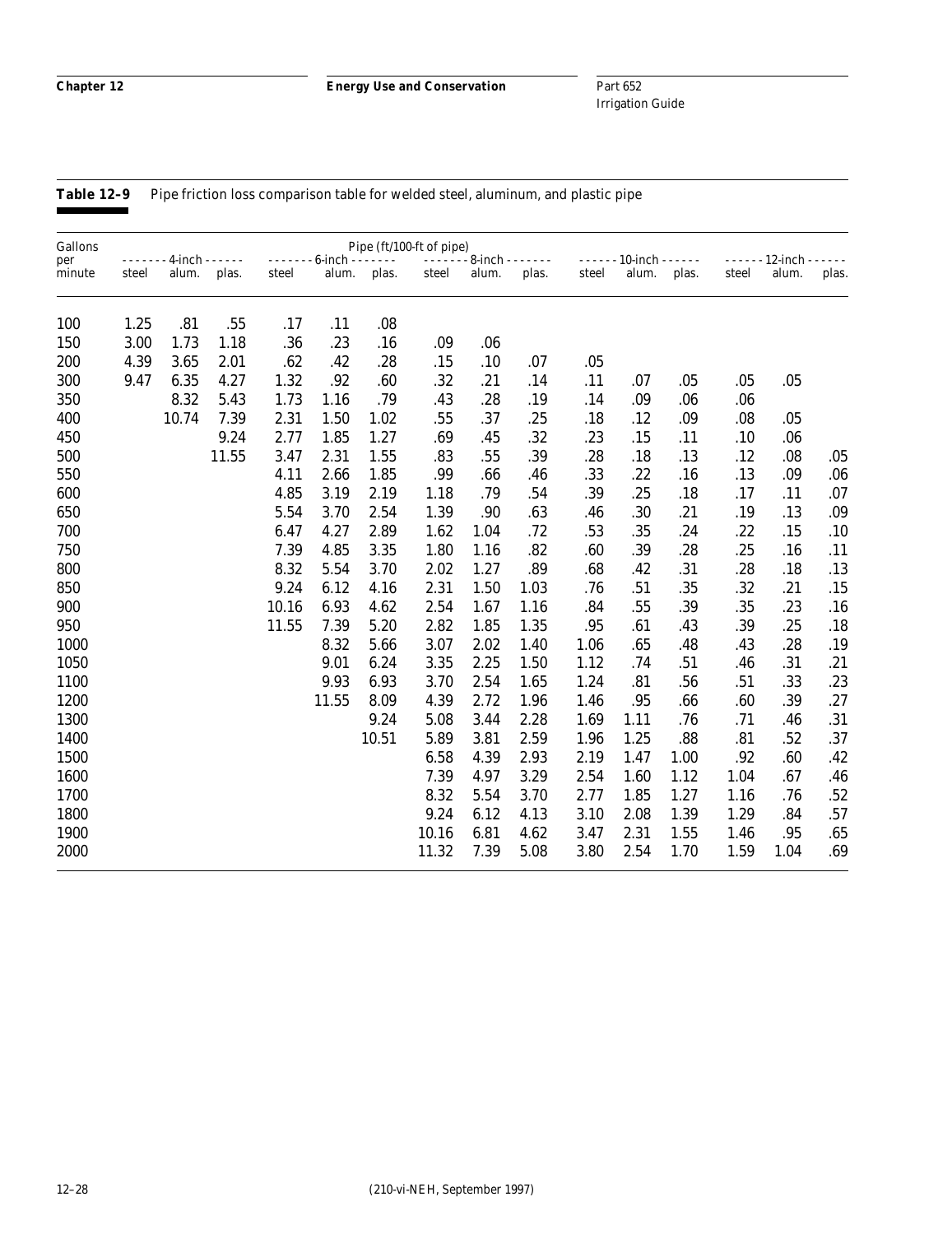# **652.1205 Alternative energy reduction devices**

*(This section was from information in Irrigation Pumping Plants, University of California, Davis, CA, 1994.)*

When it is desirable to reduce total dynamic head and pump discharge, using the existing motor and pump, variable or adjustable frequency drives for electric motors are available. These devices allow the rotations per minute (rpm), or speed, of the motor to be reduced. Horsepower is also reduced. The drive consists of a converter that changes AC power to DC power and an inverter that changes DC power into adjustable frequency AC power. As the frequency of the power is decreased, the power to the motor and the motor rpm are both reduced. This decrease in motor rpm can substantially reduce the pump horsepower demand since the pump horsepower demand is proportional to the pump rpm cubed. A small change in rpm then causes a significant change in pump horsepower demand. Figure 12–13 shows that reducing the rpm by about 20 percent reduces horsepower demand by about 50 percent. Reducing the rpm from 1,770 down to 1,400, for example, decreases the horsepower demand of a 100-horsepower pump to 50 horsepower.

The pump output, capacity, and the total dynamic head, is also determined by the rpm. The capacity is proportional to the rpm, while the total head is proportional to the rpm squared. Figure 12–13 also illustrates these relationships. For example, a 20 percent reduction in rpm decreases the pump capacity by 20 percent and the total head by nearly 38 percent.

Because of these relationships, adjusting the pump rpm may not yield the same total dynamic head and discharge capacity obtained under a throttled (partly closed valve downstream of pump) condition. The actual total head and capacity at a particular rpm depend on the impeller design, which defines the relationship between total head and pump capacity.

Variable frequency drives must be protected from adverse environmental conditions, including dampness, dust, and extremes in temperature and altitude. One manufacturer recommends installations where

ambient air temperature is maintained between 14 and 122 degrees Fahrenheit, humidity is maintained below 90 percent, and the elevation is below 3,300 feet.

Variable frequency drives can also affect the efficiency of the pumping plant. The lower the rpm, the less efficient the motor and the variable frequency drive. Down to about 50 percent of the maximum rpm, the drive efficiency may decrease only slightly, but at lower rpm's the efficiency of the drive falls dramatically. Manufacturers can supply characteristic curves for specific diameter and width impellers at reduced rpm's.

Variable speed drives eliminate energy waste caused by a throttled pump by producing a discharge similar to that of a throttled pump, but at a lower horsepower. The economic affect of these devices depends on the decrease in horsepower demand, operating time, electric energy costs, and cost (purchase, installation and maintenance) of the variable speed drive. The benefit of the variable speed drive is the savings in annual electric energy cost, which amounts to the difference in energy costs between the constant rpm operation and the reduced speed operation. Permanent required pressure (energy) is less costly and preferred.